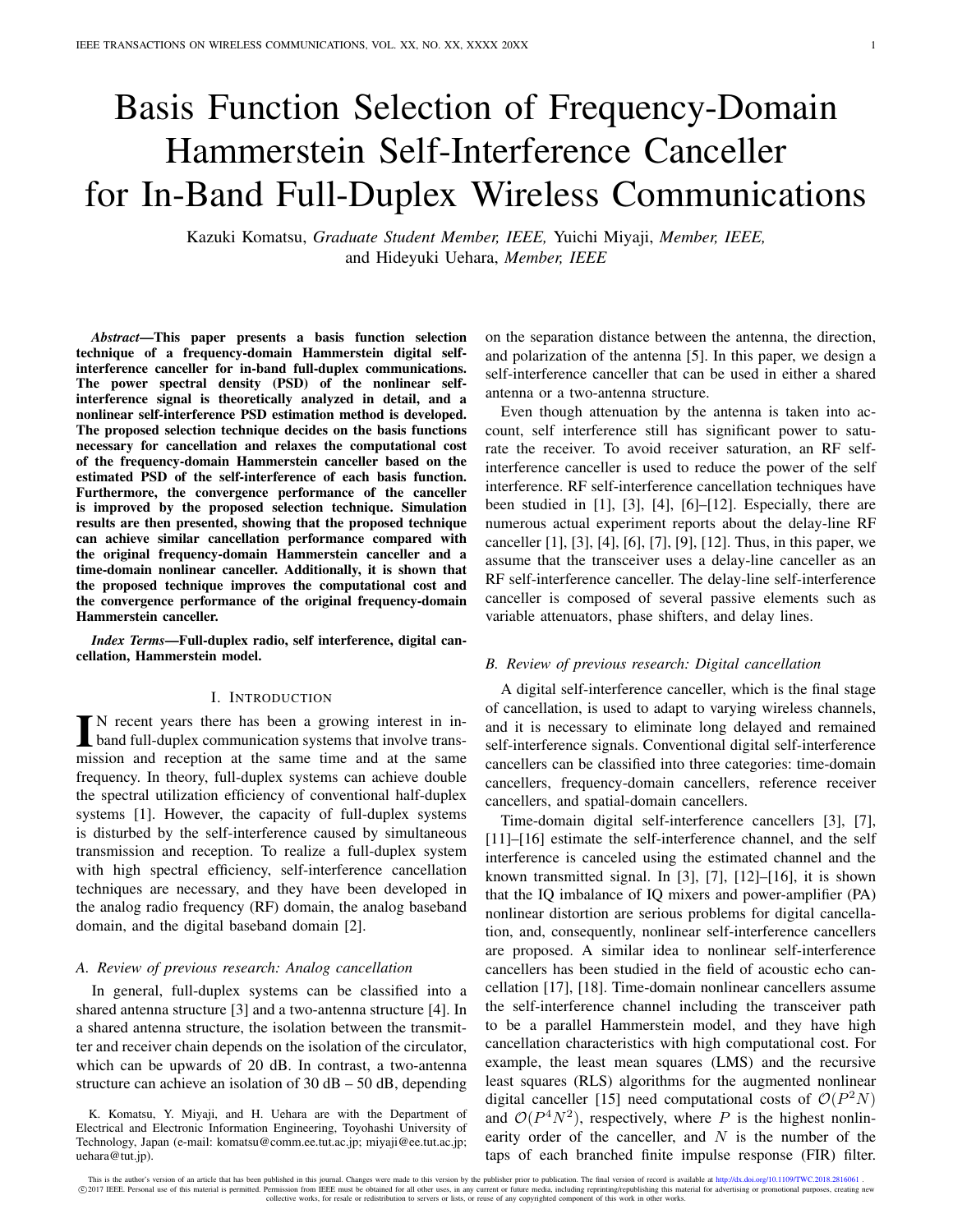Furthermore, they overestimate nonlinear characteristics even when the power of the self-interference is lower than the noise power because the highest nonlinearity order  $P$  is determined so that self-interference can be removed, in the worst case, during the design stage.

Conventional frequency-domain digital self-interference cancellers [\[4\]](#page-11-3), [\[19\]](#page-12-7)–[\[22\]](#page-12-8) estimate the frequency response of the self-interference channel in the frequency domain, and they offer lower computational cost than time-domain cancellers by using fast Fourier transform (FFT). However, they have less flexibility than the time-domain cancellers because they cannot be used with well-known adaptive algorithms such as LMS and RLS, and in [\[19\]](#page-12-7) the nonlinear coefficients of the PA are estimated by time-domain signal processing. Also, conventional frequency-domain cancellers have several difficulties.

- The performance of the frequency-domain cancellation is degraded when the symbol timing of the desired signal and the self-interference signal are not synchronized [\[21\]](#page-12-9).
- To avoid the degradation by the symbol timing offset, we have to apply self-interference cancellation on the time domain even though the parameter estimation process is performed on the frequency domain, as in [\[22\]](#page-12-8).
- When pure OFDM symbols are used for the parameter estimation, the frequency response can be estimated only at the frequency where the subcarriers exist. It may cause degradation of time-domain cancellation performance, which can be found in results of [\[22\]](#page-12-8) because we have to estimate the effect of discontinuities between symbols which yield the sidelobe of the spectra.

The other category is a canceller based on a reference receiver [\[23\]](#page-12-10)–[\[25\]](#page-12-11). They achieve nonlinear self-interference cancellation with low computational cost and simple algorithms. However, they need an additional auxiliary receiver, and the receiver non-linearities are still to be compensated with it.

On multiple-input and multiple-output (MIMO) full-duplex systems, many papers study spatial-domain cancellation which utilize extra spatial dimensions to cancel self-interference and decode the desired signal. A precoding scheme where the MIMO relay station node optimizes the receive weight matrix and the transmit precoder matrix for reducing self-interference can cancel transmitter-side nonlinearity [\[26\]](#page-12-12). In [\[27\]](#page-12-13), the effect of self-interference is studied theoretically on a massive MIMO relay station node, and it is mentioned that the selfinterference can be reduced by a zero-forcing receiver with a great number of transmitting and receiving antennas.

# *C. Our contributions*

Conventional digital self-interference cancellers, which only use a single transmitter-receiver pair, are not suitable to implement on an actual transceiver because they can only achieve high self-interference cancellation at a very high computational cost. In contrast, we have proposed a novel frequency-domain Hammerstein canceller which decreases computational cost by estimating the characteristic of the SI channel on the frequency domain and using the overlap-save method for

regenerating SI signals [\[28\]](#page-12-14). To the best of our knowledge, the frequency-domain Hammerstein self-interference canceller is the first digital self-interference canceller which estimates non-idealities of the IQ mixers and the PA in the frequencydomain with LMS, RLS, and LS algorithms. However, as with the time-domain Hammerstein canceller, the basis functions used for cancellation are determined in advance, but some of them may be unnecessary when their power is lower than the noise. In addition, the necessary basis functions for some subcarriers may not be needed on another subcarrier. Increasing the number of basis functions leads to an increase in computational cost and convergence time of training, so it is better to reduce the number of basis functions.

- In this paper, we introduce a basis function selection technique for a frequency-domain Hammerstein selfinterference canceller. The proposed selection technique decides basis functions necessary for cancellation and relaxes the computational cost of the frequency-domain Hammerstein canceller based on the power spectral density of the self interference of each basis function.
- In the proposed technique, only the nonlinear characteristics of the transmitter, which can be regarded as static, are learned in advance. To prevent degradation of cancellation performance due to variations in nonlinear characteristics, they are used for the selection of basis functions and not for training self-interference channels.
- Since the proposed technique can be used together with a multi-tap RF canceller, the proposed technique can be applied for much of the full-duplex hardware studied so far.
- Detailed equivalent baseband simulations are performed for verifying the proposed technique, and their results show that the computational cost of the frequency-domain Hammerstein canceller decreases as the power of the self interference decreases. In addition, a canceller with leastsquare training achieves faster convergence characteristics by the proposed selection technique.

Unfortunately, due to specific symbols to train the canceller, the frequency-domain Hammerstein canceller will not be able to track channel variations simultaneously with data transmission. This problem is still not solved in this paper. However, when the symbol timing of the desired signal and the self-interference signal are synchronized, the problem does not arise because specific training symbols are unnecessary. Although this problem is very important, we treat it as a future work in this paper.

The rest of this paper is organized as follows. In Section II, a detailed model of the self interference which includes nonlinearities of the IQ mixers and the power amplifier is provided. The proposed selection technique with the frequencydomain Hammerstein self-interference canceller is presented in Section III. In Section IV, the performance of the proposed technique under different scenarios is analyzed with equivalent baseband signal simulations. Finally, this paper is concluded in Section V.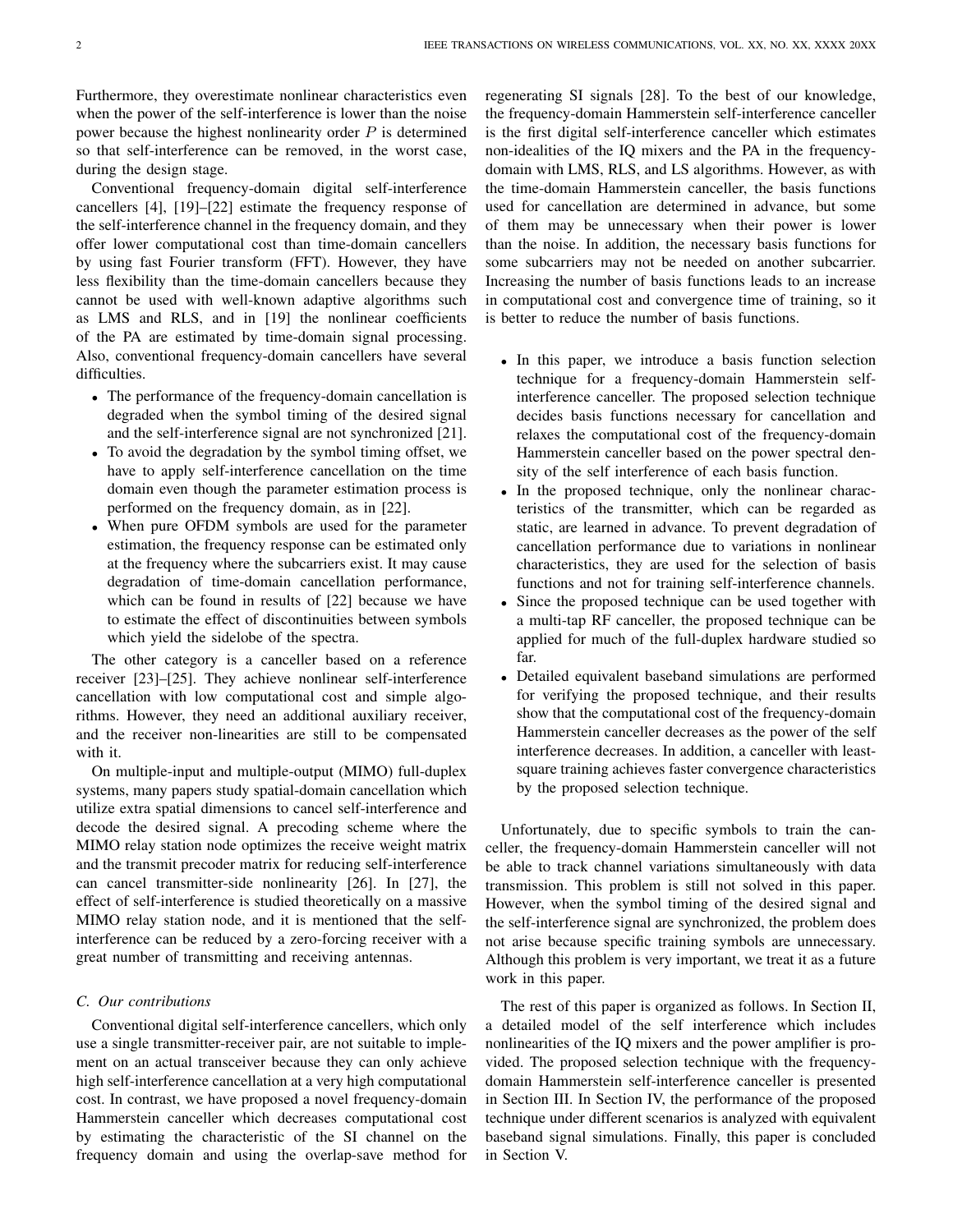

<span id="page-2-0"></span>Fig. 1. A model of the assumed full-duplex transceiver.

# II. SELF-INTERFERENCE SIGNAL MODEL

Fig. [1](#page-2-0) shows the full-duplex direct-conversion transceiver model discussed in this paper. The transceiver consists of a transmitter and a receiver which have IQ mixers, RF filters, and amplifiers. For simplicity, we do not consider the desired signal, and both RF low-pass filters and variable gain amplifiers (VGA) have ideal characteristics. In addition, in the derivation of the mathematical model, we ignore the nonlinear behaviors of the LNA for simplicity, but we assume them on simulations. The nonlinear self-interference signal model has been derived on the time domain in much literature such as [\[13\]](#page-12-15), [\[14\]](#page-12-16), [\[23\]](#page-12-10). However, we describe the detailed frequencydomain representation of the self interference in this section because we use it to describe our proposed scheme in the next section.

The transceiver transmits an orthogonal frequency division multiplexing (OFDM) signal which has  $N<sub>SC</sub>$  subcarriers and  $N_{\text{CP}}$ -length cyclic prefix (CP). The digital-domain discretefrequency transmit signal is expressed as  $X_i[k]$  where i and  $k$  are the symbol index and the subcarrier index, respectively. The transmit signal  $X_i[k]$  is transformed to time-domain signal  $x[n]$  by the OFDM modulator and converted to an analog baseband signal  $x(t)$  by an analog to digital converter (ADC) and a low pass filter (LPF). The analog baseband signal  $x(t)$ can be expressed as

$$
x(t) = \sum_{\substack{k = -N_{\rm SC}/2\\k \neq 0}}^{N_{\rm SC}/2} X_i[k] e^{j2\pi k \Delta ft} \quad (t \in \mathbf{T}_i^{\rm S} \cup \mathbf{T}_i^{\rm CP}), \quad (1)
$$

where  $\mathbf{T}_i^{\text{S}}$  is the *i*-th symbol duration without CP, and  $\mathbf{T}_i^{\text{CP}}$  is subcarrier. Then we get the frequency-domain representation the *i*-th CP duration, and  $\Delta f$  is the frequency interval of each of the analog baseband transmit signal  $X(f) = \mathcal{F}{x(t)}$ , where  $\mathcal{F}\{\cdot\}$  is the operator of the Fourier transform.

# *A. IQ Mixer*

1 an ideal IQ mixer, the output equivalent baseband signal of the The analog baseband transmit signal  $X(f)$  is upconverted to an RF transmit signal by the IQ mixer of the transmitter. On transmitter IQ mixer  $X_{\text{IO}}(f)$  is equal to the baseband transmit signal  $X(f)$ . Actually,  $X_{\text{IO}}(f)$  has a mirror-image component of  $X(f)$  because an actual IQ mixer has imbalances between the I- and Q-phase carrier signals. The output equivalent baseband signal of the transmitter IQ mixer  $X_{\text{IQ}}(f)$  can be expressed as

$$
X_{\rm IQ}(f) = X(f) + b^{\rm TX} X^*(-f) \tag{2}
$$

where  $b^{TX}$  is the frequency-independent imbalance coefficient of the transmitter IQ mixer, and  $(·)$ <sup>\*</sup> denotes the complexconjugate operation. An indicator of the IQ imbalance is called image rejection ratio (IRR) [\[29\]](#page-12-17), and can be defined as

<span id="page-2-1"></span>
$$
IRR^{TX} = |b^{TX}|^{-2}.
$$
 (3)

Furthermore, the received self-interference signal  $Y(f)$  can be expressed as

$$
Y(f) = Y_{\text{IQ}}(f) = Y_{\text{VGA}}(f) + b^{\text{RX}} Y_{\text{VGA}}^*(-f), \tag{4}
$$

where  $b^{RX}$  is the frequency-independent imbalance coefficient of the receiver IQ mixer, and  $Y_{\text{VGA}}^*(f)$  is the equivalent baseband signal of the receiver VGA output signal. As with the transmitter IRR, the receiver IRR is defined as

$$
IRR^{RX} = |b^{RX}|^{-2}.
$$
 (5)

## *B. Power Amplifier*

power. On time domain, the output signal of the PA is faraway terminal. Unfortunately, nonlinear distortion of the The output signal of the transmitter IQ mixer  $X_{\text{IO}}(f)$  is amplified by the VGA and the PA of the transmitter because the power of  $X_{\text{IO}}(f)$  is very low for communication with a transmit signal, which is called intermodulation distortion, will occur by nonlinearities of the PA under high transmission expressed as

$$
x_{\text{PA}}(t) = h_{\text{PA}}(\tau) * \left( \sum_{p=1,3,5,\cdots}^{\infty} a_p x_{\text{IQ}}(t) |x_{\text{IQ}}(t)|^{p-1} \right)
$$
  
=  $h_{\text{PA}}(\tau) * \left( \sum_{p=1,3,5,\cdots}^{\infty} \sum_{q=0}^{p} a_p c_{q,p-q} x^q(t) (x^*(t))^{p-q} \right),$   
(6)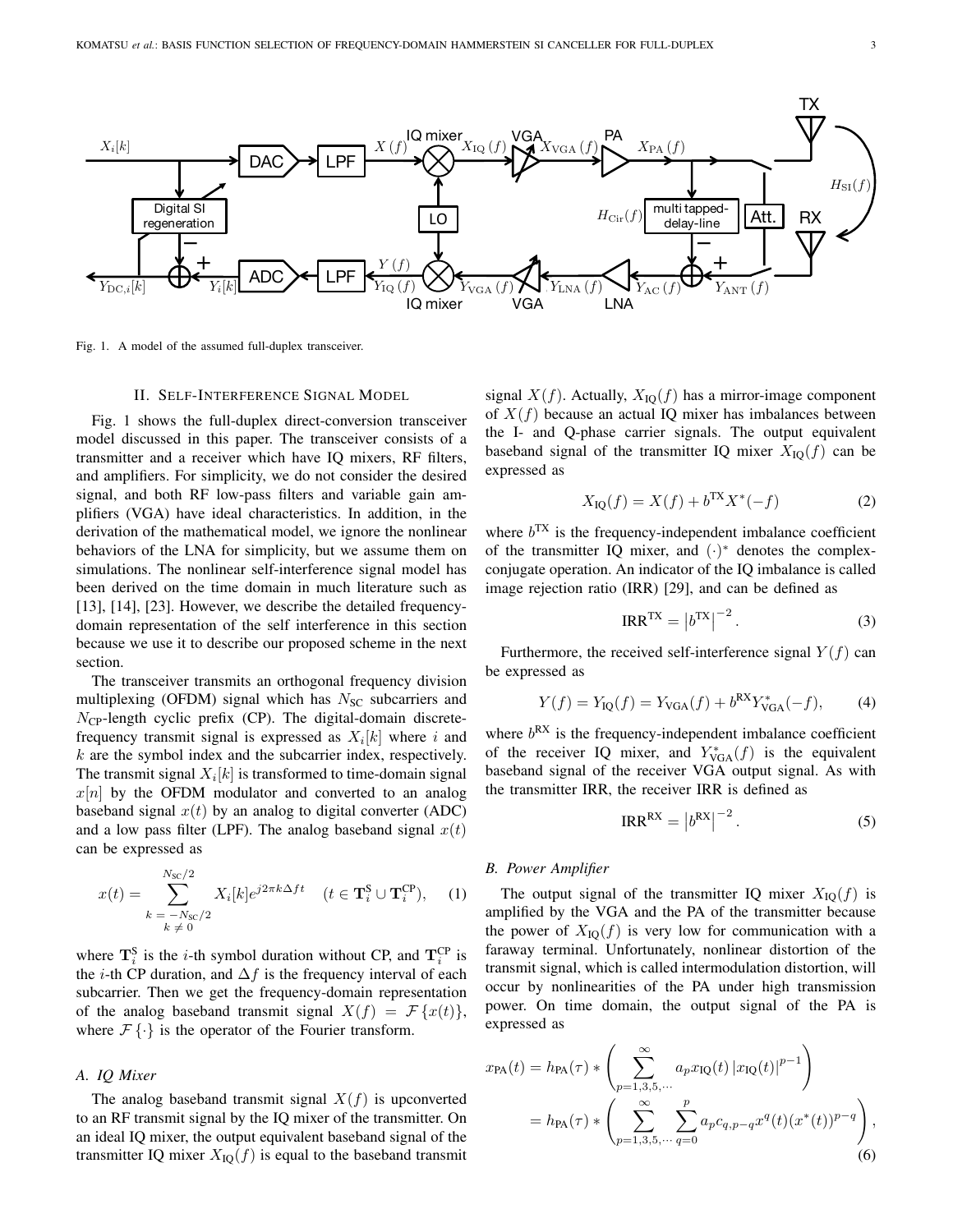$$
c_{p,q} = \begin{cases} 0 & ((p < 0) \lor (q < 0)), \\ (b^{TX})^q & ((p, q) \in \{(1, 0), (0, 1)\}), \\ c'_{p,q} & \text{(otherwise}), \end{cases}
$$
 (7)  

$$
c'_{p,q} = c_{p-1,q-1} \left(1 + |b^{TX}|^2\right) + c_{p-2,q} (b^{TX})^* + c_{p,q-2} b^{TX}
$$

where  $h_{PA}(\tau)$ ,  $a_p$ , and  $x_{IQ}(t)$  are the impulse response of the PA, the gain of the  $p$ -th nonlinear distortion, and the timedomain representation of  $X_{\text{IQ}}(f)$ , respectively. For simplicity, we define the following equations,

$$
\Psi_{p,q}(f) = \mathcal{F}\left\{\psi_{p,q}(t)\right\} = \mathcal{F}\left\{x^p(t)\left(x^*(t)\right)^q\right\},\qquad(8)
$$

$$
\sum_{p,q}^{p}(\cdot)_{p,q} = \sum_{p=1,3,5,\cdots}^{p} \sum_{q=0}^{p}(\cdot)_{q,p-q},
$$
\n(9)

where  $P \in \mathbb{N}$ . Thus, the frequency-domain representation of the PA output signal  $X_{PA}(f)$  can be expressed as

$$
X_{\text{PA}}(f) = H_{\text{PA}}(f) \sum_{p,q}^{\infty} a_{p+q} c_{p,q} \Psi_{p,q}(f), \tag{10}
$$

where  $H_{PA}(f)$  is the frequency-domain representation of  $h_{\text{PA}}(\tau)$ .

# *C. Wireless Channel and RF Self-Interference Cancellation*

The signal  $X_{PA}(f)$  is radiated from the transmitter antenna, and is received by the receiver antenna of the same terminal as a strong self interference. The received self-interference signal  $Y_{\text{ANT}}(f)$  can be expressed as

$$
Y_{\text{ANT}}(f) = H_{\text{SI}}(f)X_{\text{PA}}(f) + N_{\text{th}}(f),\tag{11}
$$

where  $H_{SI}(f)$  is the frequency-response of the selfinterference channel,  $N_{\text{th}}(f)$  denotes thermal noise. The selfinterference channel can be modeled to be a Rician fading channel because the receiver antenna is located close to the transmitter antenna. In [\[8\]](#page-11-7), it is reported that the Rician factor of the self-interference channel is 20 dB  $K < 40$  dB when the distance between the transmitter antenna and the receiver antenna is 0.5 meters.

The delay-line RF self-interference canceller is composed of several passive elements such as variable attenuators, phase shifters, and delay lines. Therefore, its characteristic can be modeled as a frequency response  $H_{\text{Cir}}(f)$ . The signal after the RF self-interference cancellation can be expressed as

$$
Y_{AC}(f) = \{H_{SI}(f) - H_{Cir}(f)\} X_{PA}(f) + N_{th}(f), \quad (12)
$$

where the characteristic of  $H_{SI}(f) - H_{Cir}(f)$  is a strongly frequency-selective channel, because the RF self-interference canceller removes the direct wave and short delay waves of the self-interference signal.

# *D. Received Self-Interference Signal*

The input signal of the receiver IQ mixer can be expressed as

$$
Y_{\text{VGA}}(f) = g_{\text{VGA}}^{\text{RX}} g_{\text{LNA}}^{\text{RX}}(H_{\text{SI}}(f) - H_{\text{Cir}}(f)) X_{\text{PA}}(f)
$$
  
+ 
$$
g_{\text{VGA}}^{\text{RX}} g_{\text{LNA}}^{\text{RX}} N_{\text{th}}(f) + N_{\text{LNA}}(f),
$$
 (13)

where  $g_{\text{VGA}}^{\text{RX}}, g_{\text{LNA}}^{\text{RX}},$  and  $N_{\text{LNA}}(f)$  are the gain of the receiver VGA, the gain of the LNA, and the noise generated by the LNA, respectively. Then the receiver IQ mixer downconverts the signal  $Y_{VGA}(f)$  to an analog baseband signal, and the mirror-image signal of  $Y_{VGA}(f)$  occurs as shown in [\(4\)](#page-2-1). Therefore, the received analog baseband self-interference signal  $Y(f)$  can be expressed as

<span id="page-3-0"></span>
$$
Y(f) = H(f) \sum_{p,q}^{\infty} a_{p+q} c_{p,q} \Psi_{p,q}(f)
$$
  
+  $b^{RX} H^*(-f) \sum_{p,q}^{\infty} a_{p+q}^* c_{p,q}^* \Psi_{p,q}^*(-f) + N(f),$  (14)

$$
H(f) = g_{\text{VGA}}^{\text{RX}} g_{\text{LNA}}^{\text{RX}} \{ H_{\text{SI}}(f) - H_{\text{Cir}}(f) \} H_{\text{PA}}(f),
$$
(15)  

$$
N(f) = \{ g_{\text{VGA}}^{\text{RX}} g_{\text{LNA}}^{\text{RX}} N_{\text{th}}(f) + N_{\text{LNA}}(f) \}
$$
(16)

$$
(f) = \{g_{\text{VGA}}^{\text{KX}} g_{\text{LNA}}^{\text{RX}} N_{\text{th}}(f) + N_{\text{LNA}}(f)\} + b^{\text{RX}} \{g_{\text{VGA}}^{\text{RX}} g_{\text{LNA}}^{\text{RX}} N_{\text{th}}(-f) + N_{\text{LNA}}(-f)\}^*.
$$
 (16)

In addition, by the relation  $\Psi_{p,q}(f) = \Psi_{q,p}^*(-f)$ , we can rewrite [\(14\)](#page-3-0) as

<span id="page-3-4"></span><span id="page-3-1"></span>
$$
Y(f) = \sum_{p,q}^{\infty} H_{p,q}(f)\Psi_{p,q}(f) + N(f),
$$
\n(17)

$$
H_{p,q}(f) = a_{p+q}c_{p,q}H(f) + a_{p+q}^{*}b^{\text{RX}}c_{q,p}^{*}H^{*}(-f). \tag{18}
$$

From [\(17\)](#page-3-1), we get a important fact that the received selfinterference signal  $Y(f)$  is a linear combination of  $\Psi_{p,q}(f)$  at each frequency.

## *E. Received Subcarriers*

In the proposed scheme, we use discrete-frequency domain signals which can be generated by CP removal and discrete Fourier transform (DFT). Thus, it is important to check what kind of signal will occur in the discrete-frequency domain.

The nonlinear distortion signal  $\psi_{p,q}(t)$  can be expressed as [\(19\)](#page-4-0), and we can simplify it as follows:

$$
\psi_{p,q}(t) = \sum_{k=-(p+q)N_{\rm SC}/2}^{(p+q)N_{\rm SC}} \Psi_{p,q,i}[k]e^{j2\pi k\Delta ft} \tag{20}
$$

where  $\Psi_{p,q,i}[k]$  denotes a frequency-domain representation of the nonlinear distortion signal  $\psi_{p,q}(t)$ . Under an assumption that the self-interference channel and the RF canceller do not generate delay signals beyond CPs, the received analog baseband signal  $y(t)$  can be expressed as

<span id="page-3-3"></span><span id="page-3-2"></span>
$$
y(t) = \sum_{k=-\infty}^{\infty} Y_i[k]e^{j2\pi k\Delta ft} \qquad (t \in \mathbf{T}_i^{\mathbf{S}}), \qquad (21)
$$

$$
Y_i[k] = \sum_{p,q}^{\infty} H_{p,q}[k] \Psi_{p,q,i}[k] + N_i[k],
$$
 (22)

$$
H_{p,q}[k] = H_{p,q}(k\Delta f)
$$
\n(23)

where  $N_i[k]$  is a narrow-band noise for the k-th subcarrier. In [\(21\)](#page-3-2) and [\(22\)](#page-3-3), it is notable that we can get  $Y_i[k]$  by applying the DFT to the received digital baseband signal after removing the CP, and  $Y_i[k]$  is a linear combination of  $\Psi_{p,q,i}[k]$  at each frequency as with [\(17\)](#page-3-1). Additionally, we can estimate  $\mathbb{E}\left[\left|H_{p,q}[k]\Psi_{p,q,i}[k]\right|^2\right]$  by [\(22\)](#page-3-3), and the next section shows how to estimate  $\mathbb{E}\left[\left|H_{p,q}[k]\Psi_{p,q,i}[k]\right|^2\right]$ .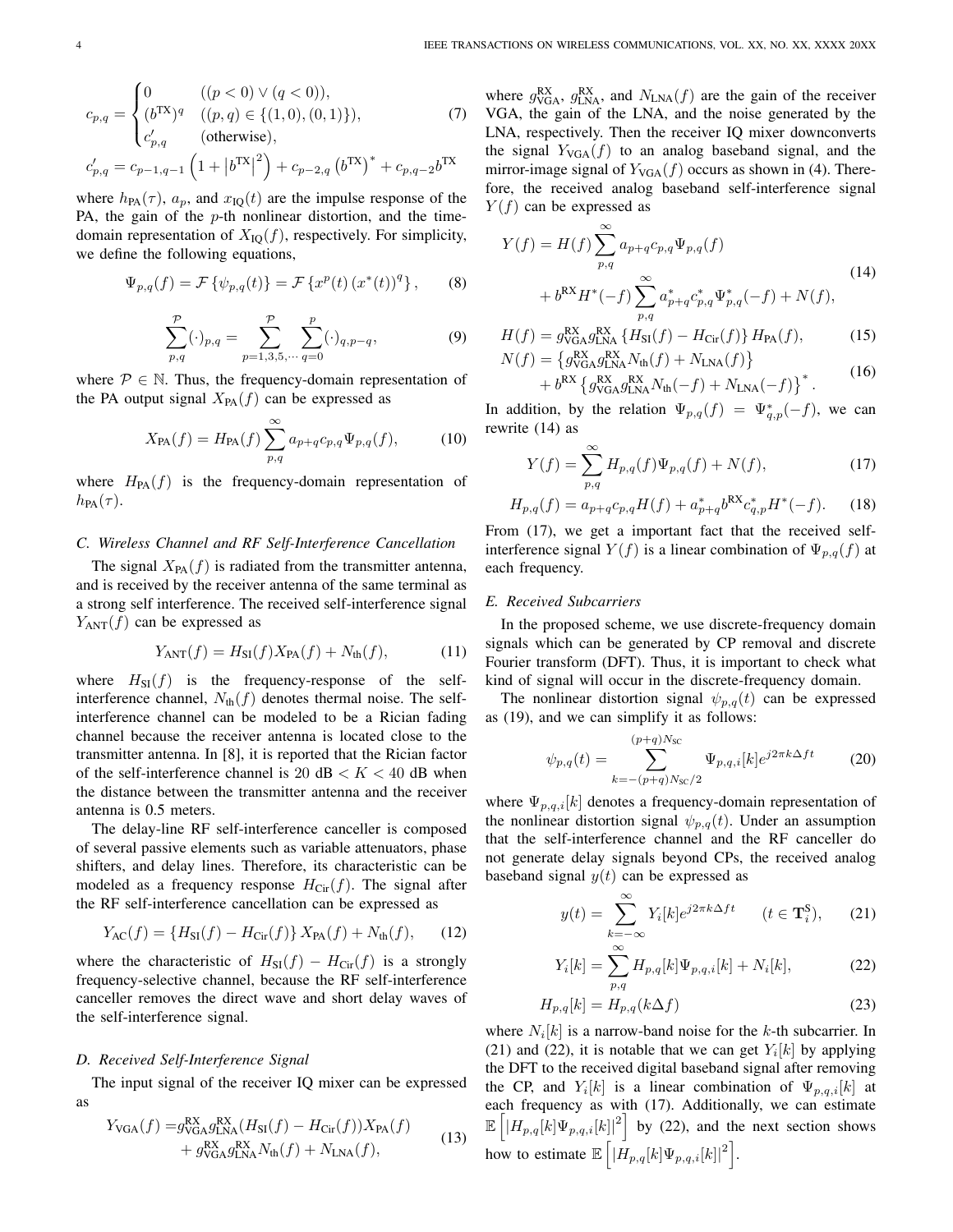$$
\psi_{p,q}(t) = \sum_{\substack{k_1 = -N_{\rm SC}/2 \\ k_1 \neq 0}}^{N_{\rm SC}/2} \sum_{\substack{k_2 = -N_{\rm SC}/2 \\ k_2 \neq 0}}^{N_{\rm SC}/2} \cdots \sum_{\substack{k_{p+q} = -N_{\rm SC}/2 \\ k_{p+q} \neq 0}}^{N_{\rm SC}/2} \left( \prod_{j=1}^p X_i[k_j] \right) \left( \prod_{j=p+1}^{p+q} X_i^*[k_j] \right) \exp\left(j2\pi \left\{ \sum_{j=1}^p k_j - \sum_{j=p+1}^{p+q} k_j \right\} \Delta ft \right)
$$
\n(19)

# III. PROPOSED SCHEME

In this section, we describe the proposed scheme based on a frequency-domain Hammerstein self-interference canceller [\[28\]](#page-12-14). The proposed scheme consists of three stages: premeasurement of power ratio, training of the canceller, and cancellation. On the premeasurement stage, we estimate the gain of the  $(p, q)$ -th nonlinear component to the linear component (GNL) as follows:

$$
G_{p,q}^{\text{N/L}} = \left| \frac{a_{p+q}c_{p,q}}{a_1} \right|,\tag{24}
$$

At the beginning of the training stage, the power of  $H_{p,q}[k]\Psi_{p,q,i}[k]$  is estimated based on  $G_{p,q}^{N,L}[k]$ , and we determine whether the  $(p, q)$ -th basis function is necessary or not. The computational cost can be reduced by the proposed basis function selection scheme because the number of the basis functions used for training is reduced.

#### *A. Premeasurement*

Since the parameters  $a_{p+q}$  and  $c_{p,q}$  depend on the RF circuits of the transceiver only, they can be assumed to be very static. Thus, we can measure the GNL by a massive computational resource at the time of design or when the terminal is inactive. In addition, we can use a coaxial cable and an attenuator instead of antennas and the RF cancellatin circuit because the GNL does not depend on the frequency response of the self-interference channel and the RF cancellation circuits. Therefore, in this paper, we use a coaxial cable and an attenuator for loopback measurements. When the test OFDM signal  $x^{\text{LB}}$  is used to measure the GNL, the received loopback signal can be expressed as

$$
Y_i^{LB}[k] = \sum_{p,q}^{\infty} H_{p,q}^{LB}[k] \Psi_{p,q,i}^{LB}[k] + N_i[k], \qquad (25)
$$

$$
H_{p,q}^{\text{LB}}[k] = a_{p+q}c_{p,q}H^{\text{LB}}[k] + a_{p+q}^{*}b^{\text{RX}}c_{q,p}^{*}\left(H^{\text{LB}}[-k]\right)^{*} (26)
$$

where  $\Psi_{p,q,i}^{\text{LB}}[k]$  is the frequency-domain representation of the  $(p, q)$ -th distorted input signal, and  $H_{p,q}^{\text{LB}}[k]$  denotes the loopback frequency response of the transceiver, and  $H<sup>LB</sup>[k]$  is the frequency response of the coaxial cable and the attenuator, and  $N_i[k]$  is the noise signal of the k-th subcarrier. To measure the GNL, we estimate the loopback frequency-response  $H_{p,q}^{\text{LB}}[k]$  of the transceiver. At each subcarrier, we solve the least squares problem as follows:

$$
\hat{H}_{p,q}^{\text{LB}}[k] = \underset{H_{p,q}^{\text{LB}}[k]}{\arg \min} \left| Y_i^{\text{LB}}[k] - \sum_{p,q}^P H_{p,q}^{\text{LB}}[k] \Psi_{p,q,i}^{\text{LB}}[k] \right|^2 \tag{27}
$$
\n
$$
\text{for } k \in \{-N_{\text{SC}}/2, \cdots, -1, 1, \cdots, N_{\text{SC}}/2\},
$$

where  $P$  is the maximum order to estimate distortions. It can be solved by linear least squares algorithm as follows:

<span id="page-4-0"></span>
$$
\hat{\mathbf{H}}^{\text{LB}}[k] = \left[\hat{H}_{p,q}^{\text{LB}}[k] \mid (p,q) \leftarrow \mathcal{I}^{P}\right]^{T}
$$
\n
$$
= \left\{ \left(\mathbf{\Psi}^{\text{LB}}[k]\right)^{H} \mathbf{\Psi}^{\text{LB}}[k] \right\}^{-1} \left(\mathbf{\Psi}^{\text{LB}}[k]\right)^{H} \mathbf{Y}^{\text{LB}}[k],
$$
\n(28)

$$
\mathbf{Y}^{\text{LB}}[k] = \left[Y_0^{\text{LB}}[k], Y_1^{\text{LB}}[k], \cdots, Y_{N_{\text{LB}}-1}^{\text{LB}}[k]\right]^T, \tag{29}
$$

$$
\mathbf{\Psi}^{\text{LB}}[k] = \left[\mathbf{\Psi}_0^{\text{LB}}[k], \mathbf{\Psi}_1^{\text{LB}}[k], \cdots, \mathbf{\Psi}_{N_{\text{LB}}-1}^{\text{LB}}[k]\right]^T, \tag{30}
$$

$$
\Psi_i^{\text{LB}}[k] = \left[\Psi_{p,q,i}^{\text{LB}}[k] \mid (p,q) \leftarrow \mathcal{I}^P\right]^T,\tag{31}
$$

$$
\mathcal{I}_p = [(p, 0), (p - 1, 1), \cdots, (0, p)], \qquad (32)
$$

$$
\mathcal{I}^P = [\mathcal{I}_1, \mathcal{I}_2, \cdots, \mathcal{I}_P]
$$
\n(33)

where  $[(\cdot)_{p,q} | (p,q) \leftarrow \Lambda] = [(\cdot)_{\Lambda[0]}, (\cdot)_{\Lambda[1]}, \cdots]$ , and  $N_{\text{LB}}$  is the number of OFDM symbols for the premeasurement.

In [\(18\)](#page-3-4), it is notable that  $H_{0,1}[k]$  is a linear combination of  $H[k]$  and  $H^*[-k]$ . In addition, we can estimate the channel response  $H[k]$  by  $H_{1,0}[k] \approx a_1 c_{1,0} H[k]$  because  $|c_{1,0}| \gg$  $|b^{RX}c_{0,1}|$  when  $|b^{TX}| \ll 1$  and  $|b^{RX}| \ll 1$ . Thus, we can rewrite  $H_{0,1}^{LB}[k]$  as follows:

$$
H_{0,1}^{LB}[k] \approx b^{TX} H_{1,0}^{LB}[k] + b^{RX} (H_{1,0}^{LB}[-k])^{*}.
$$
 (34)

 $b^{TX}$  and  $b^{RX}$  can be estimated by following least squares algorithm:

$$
\underbrace{\begin{bmatrix} \hat{H}_{0,1}^{\text{LB}}[1] \\ \hat{H}_{0,1}^{\text{LB}}[2] \\ \vdots \\ \hat{H}_{0,1}^{\text{LB}}[N_{\text{SC}}/2] \end{bmatrix}}_{\mathbf{H}_{0,1}} \approx \underbrace{\begin{bmatrix} \hat{H}_{1,0}^{\text{LB}}[1] & \left(\hat{H}_{1,0}^{\text{LB}}[-1]\right)^{*} \\ \hat{H}_{1,0}^{\text{LB}}[2] & \left(\hat{H}_{1,0}^{\text{LB}}[-2]\right)^{*} \\ \vdots \\ \hat{H}_{1,0}^{\text{LB}}[N_{\text{SC}}/2] & \left(\hat{H}_{1,0}^{\text{LB}}[-N_{\text{SC}}/2]\right)^{*} \end{bmatrix}}_{\mathcal{H}} \underbrace{\begin{bmatrix} b^{\text{TX}} \\ b^{\text{RX}} \end{bmatrix}}_{\mathcal{H}},
$$
\n(35)

$$
\begin{bmatrix} \hat{b}^{\text{TX}} \\ \hat{b}^{\text{RX}} \end{bmatrix} = \left( \mathcal{H}^H \mathcal{H} \right)^{-1} \mathcal{H}^H \mathbf{H}_{0,1}.
$$
 (36)

The receiver IQ imbalance interferes with estimation of the GNL because the GNL is a parameter of the transmitter. Thus, it is necessary to relax the receiver IQ imbalance, and is achieved by the following operation:

<span id="page-4-1"></span>
$$
\hat{H}_{p,q}^{\text{IQF}}[k] = \frac{\hat{H}_{p,q}^{\text{LB}}[k] - \hat{b}^{\text{RX}} \left(\hat{H}_{q,p}^{\text{LB}}[-k]\right)^{*}}{1 - \left|\hat{b}^{\text{RX}}\right|^{2}}.
$$
 (37)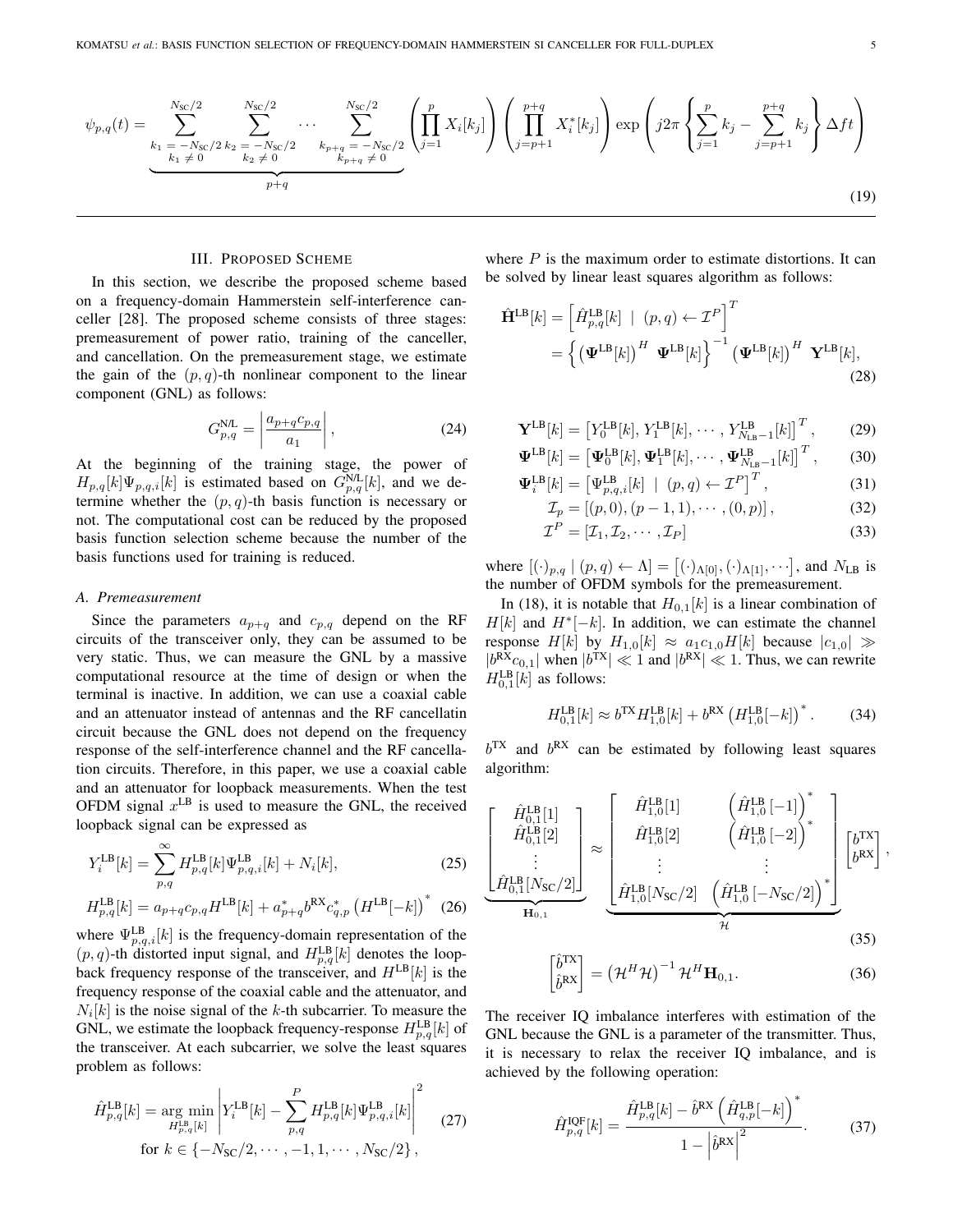When  $\hat{H}_{p,q}^{\text{LB}}[k]$  and  $\hat{b}^{\text{RX}}$  are sufficiently close to the true values, [\(37\)](#page-4-1) can be approximated as follows:

$$
\hat{H}_{p,q}^{\text{IQF}}[k] \approx \frac{H_{p,q}^{\text{LB}}[k] - b^{\text{RX}} \left(H_{q,p}^{\text{LB}}[-k]\right)^*}{1 - |b^{\text{RX}}|^2}
$$
\n
$$
= \frac{a_{p+q}c_{p,q}H^{\text{LB}}[k] - a_{p+q}|b^{\text{RX}}|^2 c_{p,q}H^{\text{LB}}[k]}{1 - |b^{\text{RX}}|^2} \quad (38)
$$
\n
$$
= a_{p+q}c_{p,q}H^{\text{LB}}[k].
$$

Thus, we can estimate the GNL as follows:

$$
\hat{G}_{p,q}^{\text{N/L}} = \sqrt{\frac{1}{N_{\text{SC}}} \sum_{k=-N_{\text{SC}}/2}^{N_{\text{SC}}/2} \frac{\left| \hat{H}_{p,q}^{\text{IOF}}[k] \right|^2}{\left| \hat{H}_{1,0}^{\text{IOF}}[k] \right|^2}}.
$$
 (39)

When  $\hat{H}_{p,q}^{\text{LB}}[k]$  and  $\hat{b}^{\text{RX}}$  sufficiently are close to the true values, the estimated GNL can be approximated to the true value of the GNL as follows:

$$
\hat{G}_{p,q}^{\text{N/L}} \approx \sqrt{\frac{1}{N_{\text{SC}}} \sum_{k=-N_{\text{SC}}/2}^{N_{\text{SC}}/2} \frac{|a_{p+q}c_{p,q}H^{\text{LB}}[k]|^2}{|a_1H^{\text{LB}}[k]|^2}}
$$
\n
$$
= \sqrt{\frac{1}{N_{\text{SC}}} \sum_{k=-N_{\text{SC}}/2}^{N_{\text{SC}}/2} (G_{p,q}^{\text{N/L}})^2} = G_{p,q}^{\text{N/L}}.
$$
\n(40)

## *B. Training*

On the training stage, the swapped OFDM modulation, which is introduced in [\[28\]](#page-12-14), is needed to estimate  $H_{p,q}[k]$ out of the band when the symbol timing of the desired signal and the self-interference signal are not synchronized. When the symbol synchronization is achieved, we can use pure OFDM symbols instead of swapped OFDM symbols. In the rest of this paper, we assume unsynchronized situations. The difference between synchronized and unsynchronized situations is whether the swapped OFDM modulation is used instead of pure OFDM modulation and the subcarriers used for the channel estimation. In particular, in synchronized situations, we use pure OFDM symbols and estimate the self-interference channel at  $k \in \mathbb{R}$  ${-N_{SC}/2, \cdots, -1, 1, \cdots, N_{SC}/2}$ , and in unsynchronized situations, we use the swapped OFDM symbols and estimate the channel at  $k \in \{-N_{\text{FFT}}/2, \cdots, -1, 1, \cdots, N_{\text{FFT}}/2\}$  where  $N<sub>FFT</sub>$  is the FFT size of the OFDM modulation. By the swapped OFDM modulation, subcarriers  $X_i[k]$  is modulated to a digital baseband signal  $x_i^{\text{SWP}}[n]$  as follows:

$$
x_i[n] = \sum_{\substack{k = -N_{\rm SC}/2\\k \neq 0}}^{N_{\rm SC}/2} X_i[k] e^{j2\pi kn/N_{\rm FFT}} \quad (n \in [0, N_{\rm FFT})),
$$
\n(41)

$$
x_{2i}^{\text{SWP}} = [x_{2i+1}[0], \cdots, x_{2i+1}[N_{\text{FFT}}/2 - 1],
$$
  
\n
$$
x_{2i}[N_{\text{FFT}}/2], \cdots, x_{2i}[N_{\text{FFT}} - 1]],
$$
\n(42)

$$
x_{2i+1}^{\text{SWP}} = [x_{2i}[0], \cdots, x_{2i}[N_{\text{FFT}}/2 - 1],
$$
  
\n
$$
x_{2i+1}[N_{\text{FFT}}/2], \cdots, x_{2i+1}[N_{\text{FFT}} - 1]].
$$
\n(43)

Then the received subcarrier signal  $Y_i^{\text{SWP}}[k]$  can be expressed as

$$
Y_i^{\text{SWP}}[k] = \sum_{p,q}^{\infty} H_{p,q}[k] \Psi_{p,q,i}^{\text{SWP}}[k] + N_i[k], \tag{44}
$$

$$
\Psi_{p,q,i}^{\text{SWP}}[k] = \sum_{n=0}^{N_{\text{FFT}}-1} \left( x_i^{\text{SWP}}[n] \right)^p \left( x_i^{\text{SWP}}[n] \right)^q e^{-j2\pi \frac{kn}{N_{\text{FFT}}}}, \quad (45)
$$

where  $\Psi_{p,q,i}^{\text{SWP}}[k]$  is the distorted swapped OFDM modulated signal, and  $N_i[k]$  denotes a noise signal. Before training the canceller parameters, we determine which basis function to use for cancellation at each discrete frequency as follows:

<span id="page-5-0"></span>
$$
U_{p,q}[k] = \left(\gamma \mathbb{E}\left[ \left| H_{p,q}[k] \Psi_{p,q,i}^{\text{SWP}}[k] \right|^2 \right] > \mathbb{E}\left[ |N_i[k]|^2 \right] \right), \tag{46}
$$

where  $U_{p,q}[k]$  denotes whether to use the  $(p, q)$ -th basis function at the k-th subcarrier,  $\mathbb{E}\left[\left|\left(\cdot\right)_i\right|^2\right]$  denotes the expected power of (·) for i, and  $\gamma$  is called the noise margin. In [\(46\)](#page-5-0), we can control the trade-off between computational cost and accuracy of the self-interference cancellation by the noise margin  $\gamma$ .  $\mathbb{E}\left[\left|H_{p,q}[k]\Psi_{p,q,i}^{\text{SWP}}[k]\right|\right]$  $2$  cannot estimate directly because we do not know the channel information  $H_{p,q}[k]$ . So  $\mathbb{E}\left[ \left\vert H_{p,q}[k]\Psi_{p,q,i}^{\text{SWP}}[k]\right\vert \right.$  $\left[2\right]$  is approximated as follows:

<span id="page-5-1"></span>
$$
\mathbb{E}\left[\left|H_{p,q}[k]\Psi_{p,q,i}^{\text{SWP}}[k]\right|^2\right] \le P_{p,q}^{(1)}[k] + P_{p,q}^{(2)}[k] + 2\sqrt{P_{p,q}^{(1)}[k]P_{p,q}^{(2)}[k]},\tag{47}
$$

<span id="page-5-2"></span>
$$
P_{p,q}^{(1)}[k] = \mathbb{E}\left[\left|a_{p+q}c_{p,q}H[k]\Psi_{p,q,i}^{\text{SWP}}[k]\right|^{2}\right]
$$
  
=  $\left(G_{p,q}^{\text{NL}}\right)^{2} R_{p,q}[k] \mathbb{E}\left[\left|a_{1}H[k]\Psi_{1,0,i}^{\text{SWP}}[k]\right|^{2}\right],$   

$$
P_{p,q}^{(2)}[k] = \mathbb{E}\left[\left|a_{1}^{*} - \mu_{1}^{\text{RX}}c^{*} - H^{*}[-k]\Psi_{1,0,i}^{\text{SWP}}[k]\right|^{2}\right].
$$
 (48)

$$
P_{p,q}^{(2)}[k] = \mathbb{E}\left[|a_{p+q}^{*}b^{\text{RX}}c_{q,p}^{*}H^{*}[-k]\Psi_{p,q,i}^{\text{SWP}}[k]\right]^{2}
$$
  
= 
$$
\mathbb{E}\left[\left|a_{p+q}^{*}b^{\text{RX}}c_{q,p}^{*}H^{*}[-k]\left(\Psi_{q,p,i}^{\text{SWP}}[-k]\right)^{*}\right|^{2}\right]
$$
 (49)  
= 
$$
\left|b^{\text{RX}}\right|^{2}P_{q,p}^{(1)}[-k],
$$

$$
R_{p,q}[k] = \frac{\mathbb{E}\left[|\Psi_{p,q,i}^{\text{SWP}}[k]|^2\right]}{\mathbb{E}\left[|\Psi_{1,0,i}^{\text{SWP}}[k]|^2\right]}.
$$
\n(50)

In the derivation of [\(47\)](#page-5-1), we have used the following triangle inequality:

<span id="page-5-3"></span>
$$
|x+y|^2 \le |x|^2 + |y|^2 + 2|x||y|.
$$
 (51)

Furthermore, we make [\(48\)](#page-5-2) easier by the relation of [\(53\)](#page-6-0) as follows:

$$
P_{p,q}^{(1)}[k] \le G_{p,q}^{\text{NL}} R_{p,q}[k] P_L[k]. \tag{52}
$$

Detailed derivation of [\(53\)](#page-6-0) and [\(54\)](#page-6-1) is described in Appendix [A.](#page-11-8) Actually, we use [\(55\)](#page-6-2) instead of  $\mathbb{E}\left[\left|Y_i^{\text{SWP}}[k]\right|\right]$  $\left[2\right]$  for the basis functions selection because we do not know the true expected spectral density of the received self-interference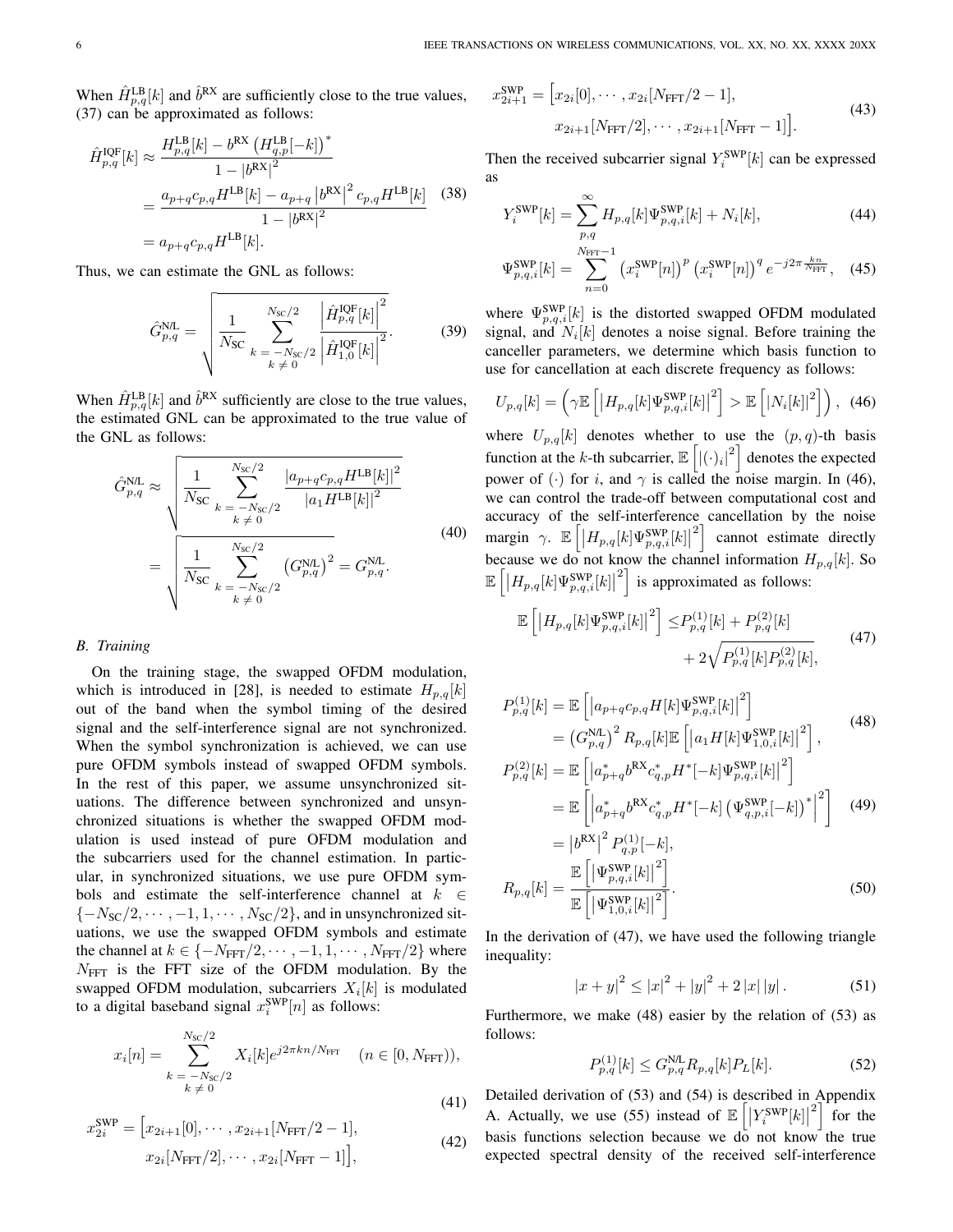$$
\mathbb{E}\left[\left|a_1H[k]\Psi_{1,0,i}^{\text{SWP}}[k]\right|^2\right] \leq \mathbb{E}\left[\left|Y_{\text{VGA},i}^{\text{SWP}}[k]\right|^2\right] = \mathbb{E}\left[\left|\frac{Y_i^{\text{SWP}}[k] - b^{\text{RX}}(Y_i^{\text{SWP}}[-k])^*}{1 - |b^{\text{RX}}|^2}\right|^2\right] \leq P_L[k] \tag{53}
$$

$$
P_L[k] = \left| 1 - \left| b^{\text{RX}} \right|^2 \right|^{-2} \left( \mathbb{E} \left[ \left| Y_i^{\text{SWP}}[k] \right|^2 \right] + \left| b^{\text{RX}} \right|^2 \mathbb{E} \left[ \left| Y_i^{\text{SWP}}[-k] \right|^2 \right] + 2 \left| b^{\text{RX}} \right| \sqrt{\mathbb{E} \left[ \left| Y_i^{\text{SWP}}[k] \right|^2 \right] \mathbb{E} \left[ \left| Y_i^{\text{SWP}}[-k] \right|^2 \right]} \right) \tag{54}
$$

signal. Using  $N_{EP}$  symbols for estimation received signal power spectral density, we estimate  $\mathbb{E}\left[\left|Y_i^{\text{SWP}}[k]\right|\right]$  $\left| \right|$  by

$$
\mathbb{E}\left[\left|Y_i^{\text{SWP}}[k]\right|^2\right] \approx \tilde{P}_Y[k] = \frac{1}{N_{\text{EP}}} \sum_{i=0}^{N_{\text{EP}}-1} \left|Y_i^{\text{SWP}}[k]\right|^2. \tag{55}
$$

In the proposed scheme, we do not estimate and use  $|b^{RX}|$ to estimate [\(49\)](#page-5-3) while we can easily estimate  $|b^{RX}|$  just like  $G_{p,q}^{\text{N/L}}$ . The reason for this decision is that [\(47\)](#page-5-1) and [\(54\)](#page-6-1) are very sensitive to  $|b^{RX}|$  on frequency-selective self-interference channels after analog cancellation. In other word, the behavior of [\(47\)](#page-5-1) and [\(54\)](#page-6-1) greatly changes depending on whether or not  $P_{p,q}^{(1)}[k] \approx |b^{RX}|^2 P_{q,p}^{(1)}[-k]$  and  $\mathbb{E}\left[\left|Y_i^{\text{SWP}}[k]\right|\right]$  $^{2}$ ≈  $|b^{\mathrm{RX}}|^2\mathbb{E}\left[\left|Y^{\mathrm{SWP}}_i[-k]\right|\right.$  $\left[2\right]$  are satisfied respectively, and it may lead to deterioration of cancellation performance. To solve this problem, we introduce  $\beta$  as a tuning parameter instead of  $|b^{RX}|$ . By setting  $\beta$  to be greater than  $|b^{RX}|$ , we can avoid deterioration while computational cost increases.

To summarize the above, we can determine which basis functions to use for self-interference channel estimation by  $(56)$ – $(58)$ ,

$$
\mathcal{J}[k] = \left[ (p, q) \mid \gamma \tilde{P}_{p,q}[k] > \tilde{P}_N, (p, q) \leftarrow \mathcal{I}^P \right] \tag{56}
$$

$$
\tilde{P}_{p,q}[k] = \left( G_{p,q}^{\text{NL}} \right)^2 R_{p,q}[k] \tilde{P}_L[k] + \beta^2 \left( G_{q,p}^{\text{NL}} \right)^2 R_{q,p}[-k] \tilde{P}_L[-k]
$$

$$
+ \beta G_{p,q}^{\text{NL}} G_{q,p}^{\text{NL}} \sqrt{R_{p,q}[k] R_{q,p}[-k] \tilde{P}_L[k] \tilde{P}_L[k]}.
$$
\n(57)

$$
\tilde{P}_L[k] = \frac{\tilde{P}_Y[k] + \beta^2 \tilde{P}_Y[-k] + 2\beta \sqrt{\tilde{P}_Y[k]\tilde{P}_Y[-k]}}{|1 - \beta^2|^2}.
$$
 (58)

where  $\mathcal{J}[k]$  indicates the set of selected basis functions for each subcarrier, and  $\ddot{P}_N$  is the estimated expected power of the additive white Gaussian noise  $N_i[k]$ .

Then, we estimate the self-interference channel  $H_{p,q}[k]$ independently at each subcarrier to reconstruct the self interference. Since it can be expected that the power of the basis function not included in  $\mathcal{J}[k]$  is smaller than the noise, the received training signal can be represented by a linear combination of the basis function constituting  $\mathcal{J}[k]$  as

$$
Y_i^{\text{SWP}}[k] = \sum_{(p,q)\in\mathcal{J}[k]} H_{p,q}[k] \Psi_{p,q,i}^{\text{SWP}}[k] + N'[k],\tag{59}
$$

where  $N'[k]$  is the sum of the received noise and the nonlinear components determined to be unnecessary for self-interference channel estimation.

Thus, the transmit symbol vector and the channel vector can be defined as [\(60\)](#page-6-5) and [\(61\)](#page-6-6), respectively.

<span id="page-6-0"></span>
$$
\mathbf{\Psi}_{i}^{\text{SWP}}[k] = \left[\Psi_{p,q,i}^{\text{SWP}}[k] \mid (p,q) \leftarrow \mathcal{J}[k]\right]^T, \quad (60)
$$

<span id="page-6-6"></span><span id="page-6-5"></span><span id="page-6-1"></span>
$$
\mathbf{H}[k] = \begin{bmatrix} H_{p,q}[k] & | & (p,q) \leftarrow \mathcal{J}[k] \end{bmatrix}^T. \tag{61}
$$

<span id="page-6-2"></span>The channel response  $H[k]$  can be estimated by well-known estimation algorithms such as least squares (LS) algorithms, recursive least squares (RLS) algorithms, and normalized least mean squares (NLMS) algorithms.

*1) Least squares algorithm:* To apply the LS algorithm to estimate  $H[k]$ , we introduce the received symbol vector and the transmit symbol matrix as [\(62\)](#page-6-7) and [\(63\)](#page-6-8), respectively.

$$
\mathbf{Y}^{\text{SWP}}[k] = \begin{bmatrix} Y_0^{\text{SWP}}[k] & Y_1^{\text{SWP}}[k] & \cdots & Y_{N_{\text{Tr}}-1}^{\text{SWP}}[k] \end{bmatrix}^T
$$
  
= 
$$
\mathbf{\Psi}^{\text{SWP}}[k]\mathbf{H}[k] + \mathbf{N}[k]
$$
 (62)

$$
\mathbf{\Psi}^{\text{SWP}}[k] = \begin{bmatrix} \mathbf{\Psi}_0^{\text{SWP}}[k] & \mathbf{\Psi}_1^{\text{SWP}}[k] & \cdots & \mathbf{\Psi}_{N_{\text{Tr}}-1}^{\text{SWP}}[k] \end{bmatrix}^T \tag{63}
$$

<span id="page-6-8"></span><span id="page-6-7"></span>
$$
\mathbf{N}[k] = \begin{bmatrix} N_0'[k] & N_1'[k] & \cdots & N_{N_{\text{Tr}}-1}'[k] \end{bmatrix}^T \tag{64}
$$

Now, we get the least squares estimated channel  $\widehat{H}_{p,q}[k]$  of [\(62\)](#page-6-7) as

<span id="page-6-3"></span>
$$
\widehat{\mathbf{H}}[k] = \left[\widehat{H}_{p,q}[k] \mid (p,q) \leftarrow \mathcal{J}[k]\right]^T
$$
\n
$$
= \left\{ \left(\mathbf{\Psi}^{\text{SWP}}[k]\right)^H \mathbf{\Psi}^{\text{SWP}}[k] \right\}^{-1} \left(\mathbf{\Psi}^{\text{SWP}}[k]\right)^H \mathbf{Y}^{\text{SWP}}[k].
$$
\n(65)

<span id="page-6-4"></span>*2) Recursive least squares algorithm:* Since the least squares method requires matrix inversion or singular value decomposition (SVD), it may be too complicated to actually implement. On the other hand, the RLS algorithm can recursively estimate the self-interference channel which minimizes least square errors without matrix inversion and SVD. On the proposed scheme, the RLS algorithm is expressed as

<span id="page-6-9"></span>
$$
\widehat{\mathbf{H}}_i[k] = \widehat{\mathbf{H}}_{i-1}[k] + E_i[k]\mathbf{G}_i[k],\tag{66}
$$

$$
E_i[k] = Y_i[k] - \left(\mathbf{\Psi}_i^{\text{SWP}}[k]\right)^T \widehat{\mathbf{H}}_{i-1}[k],\tag{67}
$$

$$
\mathbf{G}_{i}[k] = \frac{\mathbf{P}_{i-1}[k] \left(\mathbf{\Psi}_{i}^{\text{SWP}}[k]\right)^{*}}{\lambda + \left(\mathbf{\Psi}_{i}^{\text{SWP}}[k]\right)^{T} \mathbf{P}_{i-1}[k] \left(\mathbf{\Psi}_{i}^{\text{SWP}}[k]\right)^{*}},
$$
(68)

<span id="page-6-10"></span>
$$
\mathbf{P}_{i}[k] = \lambda^{-1} \left\{ \mathbf{P}_{i-1}[k] - \mathbf{G}_{i}[k] \left( \mathbf{\Psi}_{i}^{\text{SWP}}[k] \right)^{T} \mathbf{P}_{i-1}[k] \right\},\tag{69}
$$

<span id="page-6-11"></span>where  $H_i[k]$  is the k-th estimated frequency response on the *i*th iteration, and  $\lambda$  is called forgetting factor. At the beginning of RLS algorithm,  $\mathbf{H}_i[k]$  and  $\mathbf{P}_i[k]$  are initialized to 0 and  $\delta^{-1}I$  where  $\delta$  is very small positive value. The total number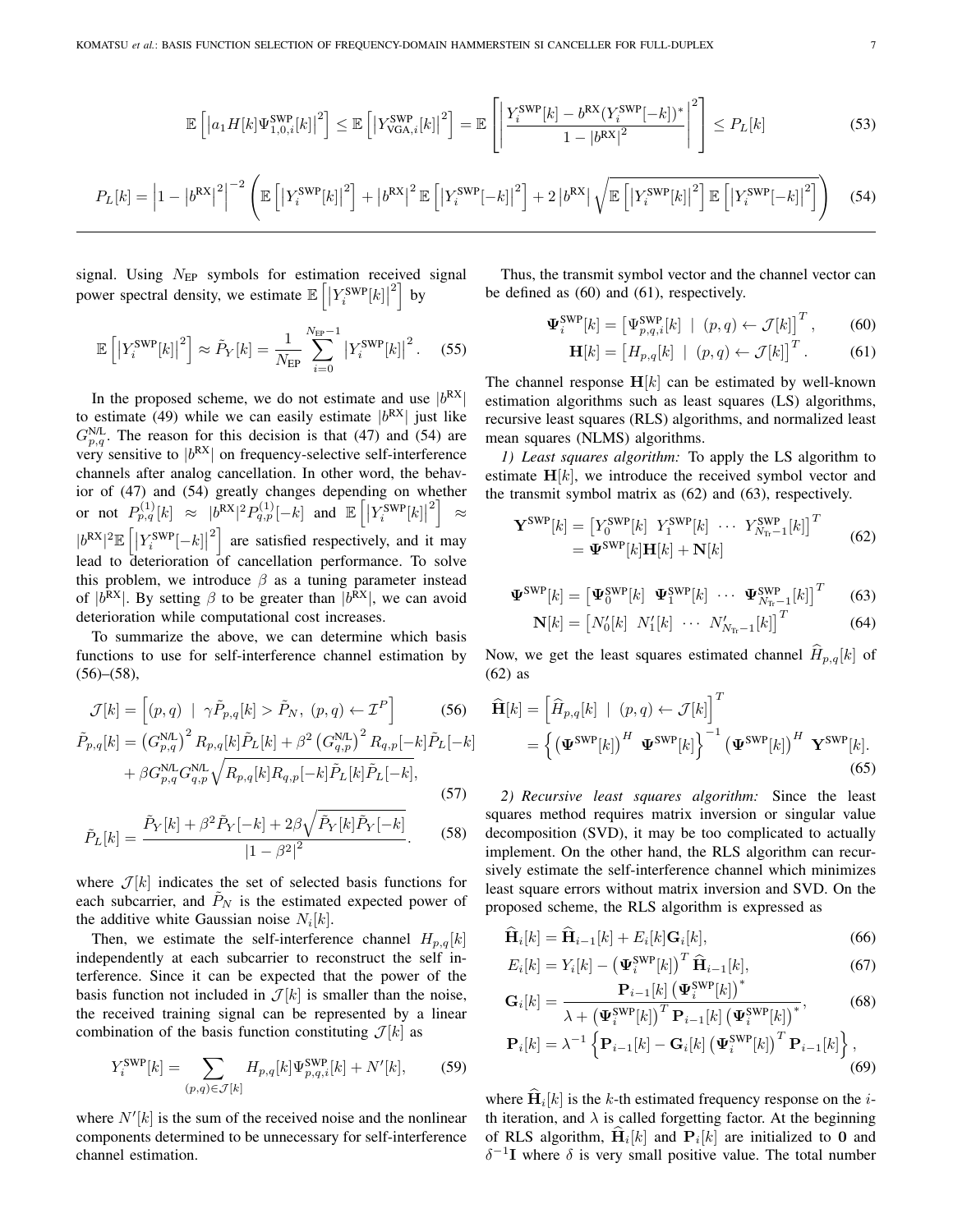of multiplications of complex value for computing [\(66\)](#page-6-9)–[\(69\)](#page-6-10) on each discrete frequency is  $4|\mathcal{J}[k]|^2+4|\mathcal{J}[k]|$ , where  $|\mathcal{J}[k]|$ is the number of elements constituting  $\mathcal{J}[k]$ .

*3) Normalized least mean squares algorithm:* The NLMS algorithm, which has a much lower computational cost, is often used when the computational cost of the RLS algorithm produces problems such as processing speed. In the proposed scheme, the NLMS algorithm is expressed as

$$
\widehat{\mathbf{H}}_{i}[k] = \widehat{\mathbf{H}}_{i-1}[k] + \frac{\mu}{Q_{i}[k]} E_{i}[k] \left(\mathbf{\Psi}_{i}^{\text{SWP}}[k]\right)^{*},\qquad(70)
$$

$$
Q_i[k] = \left(\mathbf{\Psi}_i^{\text{SWP}}[k]\right)^H \left(\mathbf{\Psi}_i^{\text{SWP}}[k]\right),\tag{71}
$$

$$
E_i[k] = Y_i[k] - \left(\mathbf{\Psi}_i^{\text{SWP}}[k]\right)^T \widehat{\mathbf{H}}_{i-1}[k],\tag{72}
$$

where  $\mu$  is positive constant values. The total number of multiplications of complex values for computing [\(70\)](#page-7-0)–[\(72\)](#page-7-1) is  $2|\mathcal{J}[k]|$ , and it is at least N times faster than the time-domain NLMS algorithm, where  $N$  is the number of taps of a timedomain FIR filter.

*4) Computational cost of the training stage:* At the beginning of the training stage, the set of the basis functions  $\mathcal{J}[k]$  is determined on each discrete frequency by [\(55\)](#page-6-2)– [\(58\)](#page-6-4). In [\(55\)](#page-6-2)–[\(58\)](#page-6-4), the most complicated computation is the square root, which must be computed twice at each discrete frequency. Since it is only necessary once at the beginning of the training stage, the computational cost of [\(55\)](#page-6-2)–[\(58\)](#page-6-4) is sufficiently smaller than channel estimation which processes for each symbol.

In the channel estimation process of the proposed scheme, received OFDM symbols are decomposed to discretefrequency components by FFT to get [\(59\)](#page-6-11), and it requires  $\frac{1}{2}N_{\text{FFT}}\log_2 N_{\text{FFT}}$  times multiplications of two complex numbers per symbol. In this paper, we assume  $(x[n])^p (x^*[n])^q$ can be computed a priori and implemented by a lookup table. Then, the transmitted symbols are distorted by  $(x[n])^p (x^*[n])^q$  and also decomposed to discrete-frequency components by FFT. The total computational cost of transforming symbols to the frequency domain is  $\frac{1}{4}(|\mathcal{I}^P| +$  $2)N_{\text{FFT}} \log_2 N_{\text{FFT}}$  per symbol because FFT  $\{(x[n])^q (x^*[n])^p\}$ can be computed by frequency-inversion and conjugation of FFT  $\{(x[n])^p(x^*[n])^q\}$ . Next, the self-interference channel  $H_{p,q}[k]$  is estimated by estimation algorithms based on  $\mathcal{J}[k]$ . The NLMS algorithm and the RLS algorithm require  $2|\mathcal{J}[k]|$ and  $4|\mathcal{J}[k]|^2 + 4|\mathcal{J}[k]|$  complex multiplications per discrete frequency per symbol, respectively. Thus, the whole computational cost of the channel estimation process is

$$
\frac{1}{4} \left( \left| \mathcal{I}^P \right| + 2 \right) N_{\text{FFT}} \log_2 N_{\text{FFT}} + \sum_{k=-N_{\text{FFT}}/2}^{N_{\text{FFT}}/2} A[k] \sum_{N_{\text{FFT}} + N_{\text{CP}}} \text{per sample},
$$

where  $A[k]$  is  $2|\mathcal{J}[k]|$  (for NLMS case) or  $4|\mathcal{J}[k]|^2+4|\mathcal{J}[k]|$ (for RLS case).

## *C. Self-interference reconstruction*

After the training period, we reconstruct the received self interference from the transmit signal and channel information.

We apply cancellation on the time domain because performance of the frequency-domain cancellation is degraded by the symbol timing offset. To reduce the computational cost of the time-domain reconstruction, the overlap-save algorithm [\[30\]](#page-12-18) is used to reconstruct the received self interference, like [\[28\]](#page-12-14). By the overlap-save algorithm, the received self interference can be reconstructed as

$$
y_{\rm RG}[mN_{\rm OLS} + l] = \text{IFFT} \{ Y'_m \} [N_{\rm CP} + l],\tag{73}
$$

<span id="page-7-1"></span><span id="page-7-0"></span>where

$$
Y'_{m}[k] = \sum_{(p,q)\in\mathcal{J}[k]} \hat{H}_{p,q}[k] \Psi'_{p,q,m}[k],\tag{74}
$$

$$
\Psi'_{p,q,m}[k] = \text{FFT}\left\{\psi_{p,q}[mN_{\text{OLS}} - N_{\text{CP}}], \cdots, \psi_{p,q}[(m+1)N_{\text{OLS}} - 1]\right\}[k],\tag{75}
$$

$$
\psi_{p,q}[n] = (x[n])^p (x^*[n])^q, \tag{76}
$$

and  $N_{OLS} = N_{FFT} - N_{CP}$ ,  $l \in [0, N_{OLS})$ , and  $x[n]$  is the transmit baseband signal. In addition, FFT  $\{\cdot\}$  and IFFT  $\{\cdot\}$ are fast fourier transform operations with an  $N<sub>FFT</sub>$ -size signal. Then, we can get the digital self-interference canceled signal  $y_{DC}[n]$  by subtracting the reconstructed signal  $y_{RG}[n]$  from received signal  $y[n]$ .

$$
y_{\rm DC}[n] = y[n] - y_{\rm RG}[n] \tag{77}
$$

## IV. NUMERICAL SIMULATIONS

In this section, we provide numerical simulation results to verify the proposed scheme. To show the effectiveness of the proposed scheme, we compare the performance of the proposed scheme with a conventional scheme.

# *A. Simulation environment*

To verify the proposed scheme, equivalent baseband simulations of the full-duplex transceiver shown in Fig. [1](#page-2-0) is performed. The baseband signal simulator is implemented with the D programming language, where each non-ideality is modeled with realistic behaviors. In this simulation, we set parameters to the values in TABLE [I,](#page-8-0) which are based on [\[14\]](#page-12-16). Since the dynamic range of the receiver ADC is about 79 dB under these simulation parameters [\[33\]](#page-12-19), the largest barrier to self-interference cancellation is nonlinear distortions of IQ mixers and the PA. The PA nonlinearities are realized by the Rapp model [\[34\]](#page-12-20), [\[35\]](#page-12-21), which is often used to simulate class AB solid state power amplifiers. The output baseband signal of the Rapp modeled PA is described as

$$
y = G_{\text{PA}} \Gamma(|x|) \frac{x}{|x|},\tag{78}
$$

$$
\Gamma(|x|) = |x| \left( 1 + \left(\frac{|x|}{V_{\text{sat}}}\right)^{2S_{\text{PA}}}\right)^{-\frac{1}{2S_{\text{PA}}}},\tag{79}
$$

where  $x$  and  $y$  are the input and output signals of the PA, respectively. The Rapp model is characterized by the smoothness factor  $S_{PA}$ , the saturation voltage  $V_{sat}$ , and the gain  $G_{\text{PA}}$ . In this paper, we use  $S_{\text{PA}} = 1$  because we assume there are no linearization techniques of the PA on the transceiver,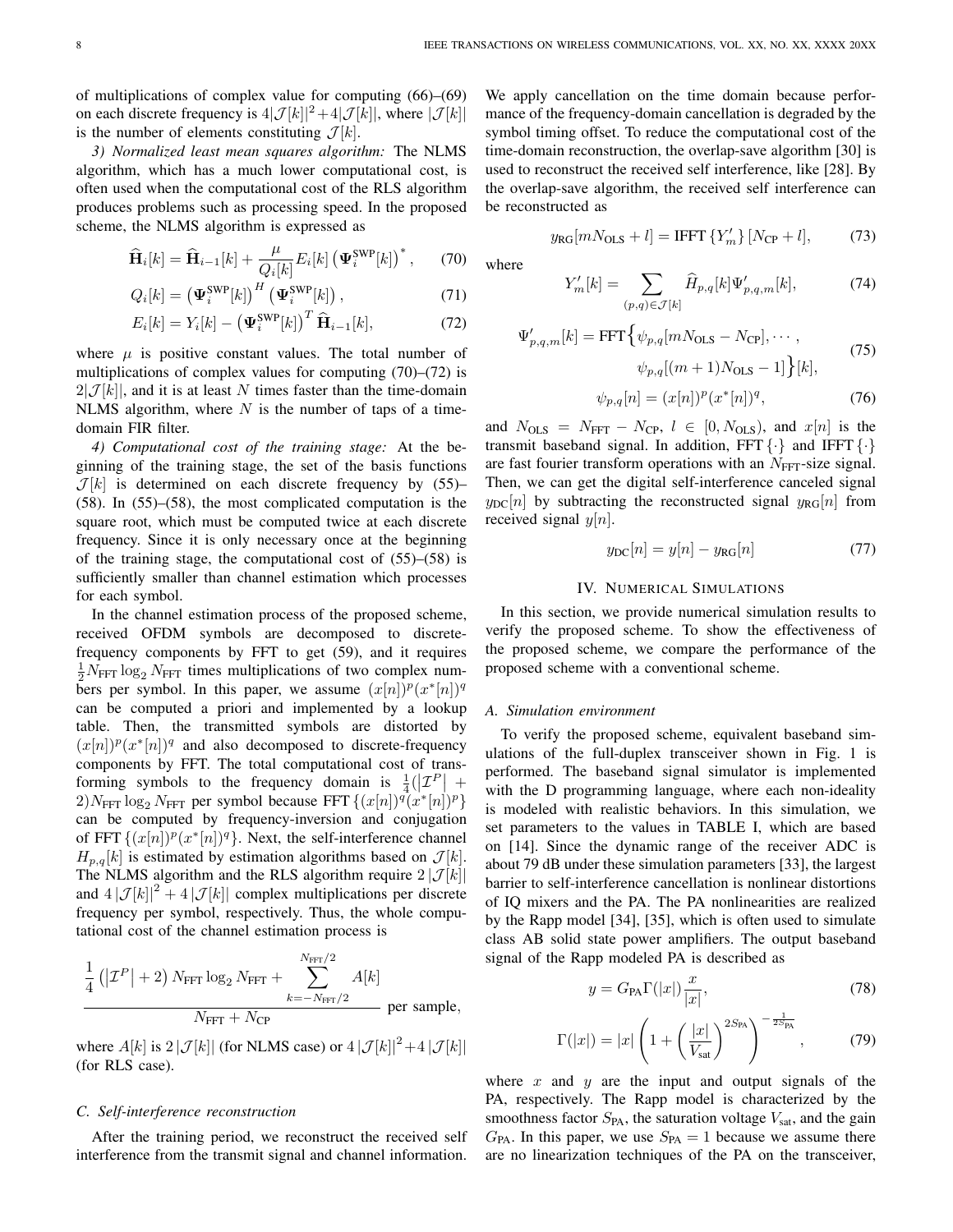<span id="page-8-0"></span>

| <b>SIMULATION SPECIFICATIONS</b>          |                                        |
|-------------------------------------------|----------------------------------------|
| Parameter                                 | Value                                  |
| Oversampling rate                         | 4                                      |
| Modulation                                | <b>OFDM</b>                            |
| Constellation                             | 16QAM                                  |
| Size of FFT $NFFT$                        | 256                                    |
| # of subcarriers                          | $\overline{52}$                        |
| Cyclic prefix $N_{\text{CP}}$             | 64 samples                             |
| Sampling rate                             | 80M samples/sec                        |
| Transmit data                             | Uniform-random data                    |
| SI channel after RF-SIC                   | Rayleigh fading                        |
| SI channel length                         | 64 taps                                |
| Transmit power                            | $\overline{23}$ dBm                    |
| <b>IRR</b>                                | 25dB                                   |
| PA IIP3                                   | $21.8$ dBm based on $[31]$             |
| PA Gain                                   | 28.5 dB based on [31]                  |
| PA smoothness factor, S <sub>PA</sub>     | 1                                      |
| <b>LNA IIP3</b>                           | $-3$ dBm based on [32]                 |
| LNA smoothness factor, SLNA               | $\overline{1,3}$                       |
| Noise figure of receiver                  | 4 dB                                   |
| # of ADC bits                             | 14 bits                                |
| Highest order of basis function $P$       | 3                                      |
| # of symbols for $(55)$ , $N_{\text{FP}}$ | $\overline{2}$                         |
| $\lambda$ of the RLS                      | 1                                      |
| $\delta$ of the RLS                       | $3\times10^{-3}$<br>for time-domain    |
|                                           | $3 \times 10^{-7}$<br>for freq.-domain |
| $\mu$ of the NLMS                         | $0.2$ for time-domain                  |
|                                           | for freq.-domain<br>$0.8\,$            |
| # of taps for time-domain scheme          | 64                                     |
| <b>Trials</b>                             | 101                                    |
|                                           |                                        |

TABLE I

and the other parameters are set according to the IIP3 and the gain in TABLE [I.](#page-8-0) In addition, we simulate the nonlinearities of the LNA by the Rapp model with smoothness factor  $S<sub>LNA</sub> \in \{1,3\}$  and IIP = -3dBm. The case of  $S = 1$  assume stronger nonlinearities than the case of  $S<sub>INA</sub> = 3$ .

The simulation model of IQ mixers has IQ imbalance achieved by adding an image signal, and its coefficients are predetermined based on the value of IRR. The parameters of both the RLS algorithm and the NLMS algorithm are set to the optimal coefficient which can achieve the best steady-state cancellation performance in each canceller. This condition ensures that the simulation results show the true performance of each canceller. Following the standard convention in literature, the self-interference cancellation ratio (SICR) is defined as

$$
\text{SICR} = \frac{\mathbb{E}\left[|y[n]|^2\right]}{\mathbb{E}\left[|y_{\text{DC}}[n]|^2\right]}.\tag{80}
$$

Additionally, we define the self interference to noise power ratio (INR) as

$$
INR = \frac{\mathbb{E}\left[|y[n] - z[n]|^2\right]}{\mathbb{E}\left[|z[n]|^2\right]},
$$
\n(81)

where  $z[n]$  is the received total noise on the digital baseband. Each simulation result shows the median value of 100 trials. In addition, we calculate the complex multiplication operations per sample (CMOPS), which indicates the number of complex multiplications to process one sample, as the computational cost. For example, the CMOPS of the timedomain Hammerstein canceller optimized by the RLS algo-



<span id="page-8-1"></span>Fig. 2. The median SICR of the proposed scheme at  $-10$  dB  $\leq \gamma \leq 10$  dB with  $INR = 50$  dB. The RLS algorithm is used as the training algorithm. The smoothness factor of the LNA is  $S_{\text{LNA}} = 3$ .



<span id="page-8-2"></span>Fig. 3. The percentage of trails where the SICR of the proposed scheme is lower than 47 dB in all trials at −10 dB  $\leq \gamma \leq 10$  dB with INR = 50 dB. The RLS algorithm is used as the training algorithm. The smoothness factor of the LNA is  $S_{\text{LNA}} = 3$ .

rithm with 64-taps FIR filters and six basis functions such as  $\{x, x^*, (x)^3, x|x|^2, x^*|x|^2, (x^*)^3\}$  is

CMOPSPH-RLS = 4 <sup>×</sup> (6 <sup>×</sup> 64)<sup>2</sup> + 4 <sup>×</sup> (6 <sup>×</sup> 64) <sup>≈</sup> <sup>5</sup>.<sup>91</sup> <sup>×</sup> <sup>10</sup><sup>5</sup> (82)

because they update  $6 \times 64$  coefficients by the RLS algorithm on each sample. In the same way, the CMOPS of the timedomain Hammerstein canceller optimized by the NLMS algorithm is

$$
CMOPSPH-NLMS = 2 \times (6 \times 64) = 768.
$$
 (83)

#### *B. Results and discussion*

Fig. [2](#page-8-1) shows the median cancellation performance of all trials with different  $\beta$  and  $\gamma$  under IRR of 25 dB and INR of 50 dB. In addition, Fig. [3](#page-8-2) shows the ratio of all trials to the trial where the proposed scheme achieves a SICR of less than 47 dB on the same situation as Fig. [2.](#page-8-1) In this scenario, we use the RLS algorithm as a estimation algorithm, and Fig. [4](#page-9-0) shows the CMOPS of the proposed scheme at the training stage. In addition, the number of the training symbols  $N_{SWP}$ is 60 to train the canceller completely. Looking at [\(56\)](#page-6-3)–[\(58\)](#page-6-4), it is easy to see that increasing the noise margin  $\gamma$  increases the number of elements of  $\mathcal{J}[k]$ . It involves higher cancellation performance and higher computational cost, which can be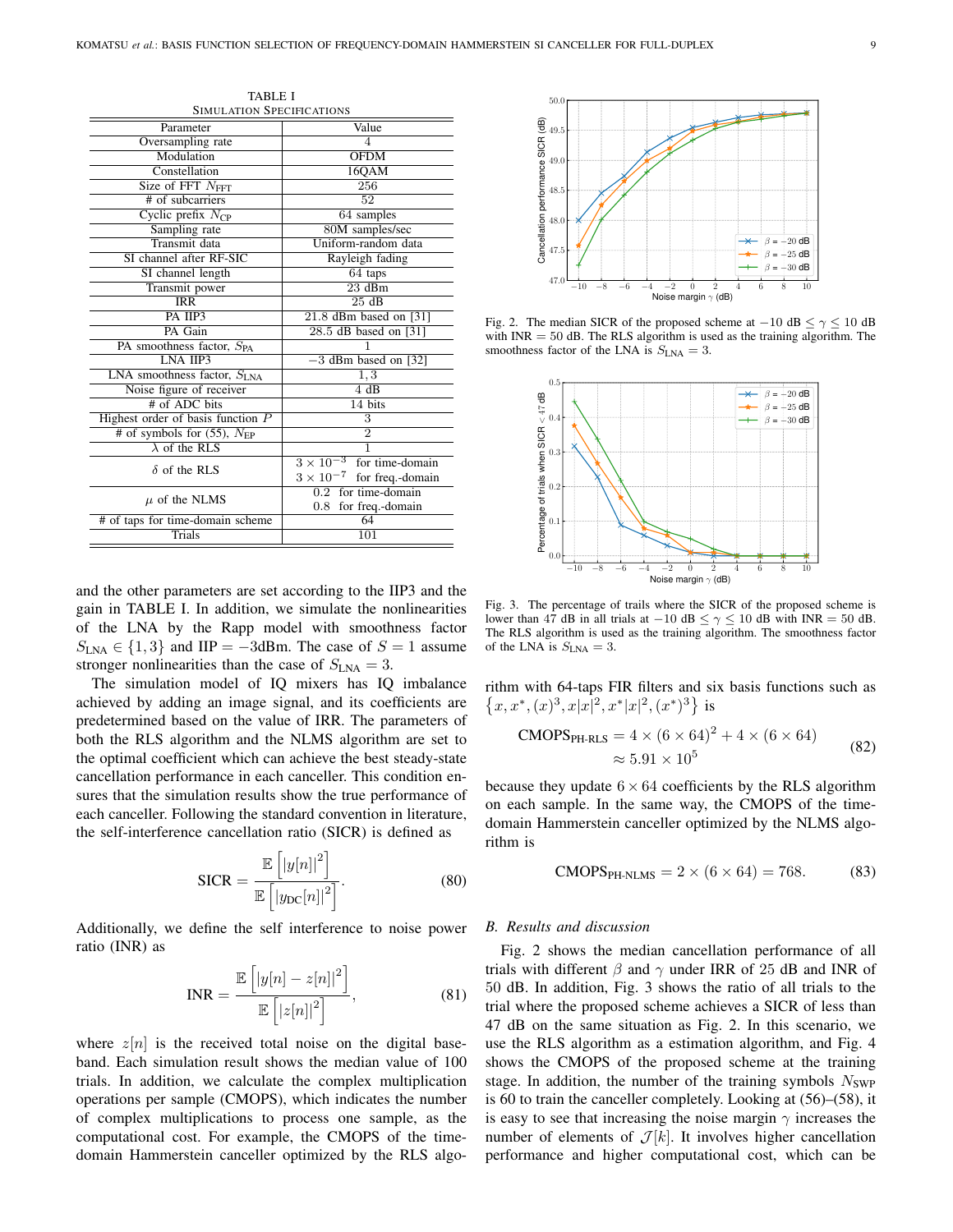

<span id="page-9-0"></span>Fig. 4. The computational cost of the proposed scheme at  $-10$  dB  $\leq \gamma \leq$ 10 dB with  $INR = 50$  dB. The RLS algorithm is used as the training algorithm. The smoothness factor of the LNA is  $S_{\text{LNA}} = 3$ .



<span id="page-9-1"></span>Fig. 5. The median SICR value of each canceller with the LS algorithm at  $N_{\text{Tr}}$  = 60. The smoothness factor of the LNA is  $S_{\text{LNA}}$  = 3. For the proposed scheme,  $\beta = -20$  dB and  $\gamma = 0$  dB.



<span id="page-9-2"></span>Fig. 6. The median SICR value of each canceller with the LS algorithm at  $N_{\text{Tr}} = 60$ . The smoothness factor of the LNA is  $S_{\text{LNA}} = 1$ . For the proposed scheme,  $\beta = -20$  dB and  $\gamma = 2$  dB.

confirmed from Fig. [2](#page-8-1) and Fig. [3.](#page-8-2) Additionally, it is shown that cancellation performance is increased if the image margin  $\beta$  is increased. The reason is that the estimated power of the  $(p, q)$ th basis function is increased with image margin  $\beta$ , and then the set of basis functions for training  $\mathcal{J}[k]$  becomes larger with increasing  $\beta$  as shown in [\(56\)](#page-6-3)–[\(58\)](#page-6-4). In the following simulations, we use  $\beta = -20$  dB and  $\gamma = 2$  dB because the proposed scheme with these parameters does not once achieve a SICR of less than 47 dB in all trials as we can see in Fig. [3.](#page-8-2)

In Fig. [5,](#page-9-1) the median cancellation performance of all trials on each canceller with the LS algorithm is shown at  $N_{\text{Tr}} = 60$ 



<span id="page-9-3"></span>Fig. 7. The convergence of each canceller with the LS algorithm at INR = 50 dB. SICR values are median values of all trials at each situation. The smoothness factor of the LNA is  $S_{\text{LNA}} = 3$ . For the proposed scheme,  $\beta =$  $-20$  dB and  $\gamma = 2$  dB.

and  $S_{LNA}$  = 3. The time-domain linear canceller, which is implemented based on [\[14\]](#page-12-16) without the conjugated term x ∗ , cannot reconstruct the nonlinear self-interference signal. Hence the cancellation performance of the linear canceller is saturated at about 22 dB. For a similar reason, the cancellation performance of the widely linear canceller [\[14\]](#page-12-16), which can reconstruct both the linear term  $x$  and the conjugated term  $x^*$ only, is saturated at about 45 dB. In contrast, the nonlinear cancellers such as the augmented nonlinear canceller [\[15\]](#page-12-6), the frequency-domain Hammerstein canceller [\[28\]](#page-12-14), and the proposed scheme achieved an SICR of about 50 dB at INR of 50 dB. Hence, by the proposed basis function selection technique, the self-interference cancellation performance of the frequency-domain Hammerstein canceller hardly decreases.

In Fig. [6,](#page-9-2) the median cancellation performance of all trials on each canceller with the LS algorithm is shown at  $N_{\text{Tr}} = 60$  and  $S_{\text{LNA}} = 1$ . In this situation, we simulate the LNA as a highly nonlinear component like the PA of the transmitter. Even when  $S_{LNA} = 1$ , we can confirm that the proposed method achieves the same cancellation performance as a conventional time-domain canceller. Thus, cancellation performance is not degraded by the proposed selection technique even if nonlinearity of the LNA appears strongly. When  $INR > 53$  dB, the cancellation performance of all cancellers simulated in this paper degrades because they cannot remove nonlinear signals generated by the LNA. The slope of the degradation is  $-2$  [SICR dB / INR dB] because we can write the SICR with a strong nonlinear signal  $d_{LNA}[n]$  generated by the LNA as

$$
\text{SICR} \approx \frac{\mathbb{E}\left[|y[n]|^2\right]}{\mathbb{E}\left[|z[n] + d_{\text{LNA}}[n]|^2\right]} = \mathcal{O}\left(\frac{I}{N+I^3}\right) = \mathcal{O}\left(I^{-2}\right),\tag{84}
$$

where  $I$  is the power of self-interference signal. There are few papers which consider nonlinearities of the LNA such as [\[16\]](#page-12-3), [\[19\]](#page-12-7). We will attack the nonlinearity of the LNA as a future work since it is challenging to describe a signal model that includes the nonlinearity of the LNA.

In Fig. [7,](#page-9-3) the convergence performance of each canceller with the LS algorithm is shown at  $INR = 50$  dB. In Fig. [7,](#page-9-3)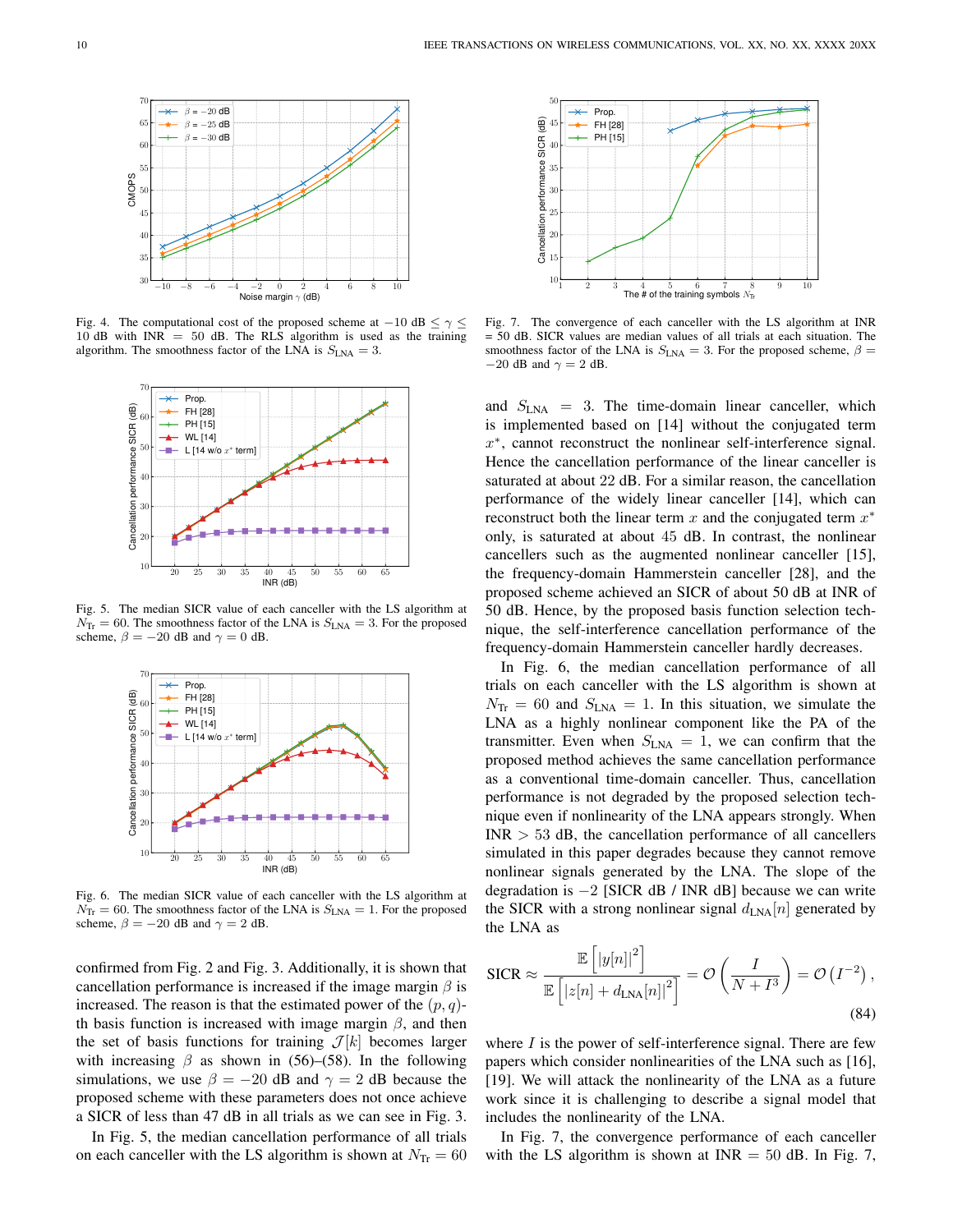

<span id="page-10-0"></span>Fig. 8. The convergence of each canceller with RLS algorithm at INR = 50 dB. SICR values are median values of all trials at each situation. The smoothness factor of the LNA is  $S_{\text{LNA}} = 3$ . For the proposed scheme,  $\beta =$  $-20$  dB and  $\gamma = 2$  dB.



<span id="page-10-1"></span>Fig. 9. The convergence of each canceller with NLMS algorithm at INR = 50 dB. SICR values are median values of all trials at each situation. The smoothness factor of the LNA is  $S_{\text{LNA}} = 3$ . For the proposed scheme,  $\beta =$  $-20$  dB and  $\gamma = 2$  dB.

we can find that the proposed technique improves the initial convergence speed of the frequency-domain Hammerstein canceller, and it achieves better cancellation performance than the conventional method when the number of training symbols  $N_{\text{Tr}}$ is less than eight. By removing the basis functions unnecessary for self-interference cancellation by the proposed technique, the number of parameters of the canceller decreases, and convergence performance is improved. In Fig. [8,](#page-10-0) the convergence performance of each canceller with RLS algorithm is shown at  $INR = 50$  dB. In contrast with the case of the LS algorithm, the frequency-domain cancellers predominantly show better convergence performance than the time-domain nonlinear canceller. In the time domain, the input signal of the canceller is strongly colored, and convergence speed of an adaptive algorithm decreases with a colored input signal. However, the input signal of an adaptive algorithm of the frequency-domain Hammerstein canceller is almost white, and the convergence speed of them is faster than that seen in the time-domain case. In Fig. [9,](#page-10-1) the convergence performance of each canceller with the NLMS algorithm is shown at  $INR = 50$  dB. As with the RLS algorithm, the frequencydomain cancellers show better convergence performance than the time-domain nonlinear canceller.

Fig. [10](#page-10-2) shows the computational cost of the training stage at different INR, and Fig. [11](#page-10-3) shows the selected percentage



Fig. 10. The computational cost at a training stage with  $\beta = -20$  dB and  $\gamma = 2$  dB.

<span id="page-10-2"></span>

<span id="page-10-4"></span>Fig. 11. The selected percentage in all subcarriers for each basis function. In this figure,  $\beta = -20$  dB,  $\gamma = 2$  dB, and  $S_{\text{LNA}} = 3$ .

<span id="page-10-3"></span>

| <b>TABLE II</b>                 |                      |  |
|---------------------------------|----------------------|--|
| CMOPS OF TIME-DOMAIN CANCELLERS |                      |  |
| Canceller                       | <b>CMOPS</b>         |  |
| Linear with NLMS                | 128                  |  |
| Linear with RLS                 | $1.66 \times 10^{4}$ |  |
| Widely Linear with NLMS         | 256                  |  |
| Widely Linear with RLS          | $6.60 \times 10^{4}$ |  |
| Parallel Hammerstein with NLMS  | 768                  |  |
| Parallel Hammerstein with RLS   | $5.90 \times 10^{5}$ |  |

in all subcarriers for each basis function on the proposed selection technique. When the proposed selection technique is disabled, the CMOPS of the RLS case is about 147 at all INR. On the other hand, using the basis function selection, the necessary basis functions are selected according to the INR, which can be found in Fig. [11,](#page-10-3) and, as a result, computational cost is reduced. Since the computational complexity of the RLS algorithm increases with the square of the number of basis functions, it is susceptible to the effect of the selection technique, but the effect for the NLMS is small because the computational complexity of the NLMS algorithm increases linearly. When INR is 20 dB, the computational cost of the RLS case is less than 1/5 as compared with a case without the selection, and even when INR is 50 dB, it is less than half. When INR is greater than 50 dB, the difference of the CMOPS between  $S_{\text{LNA}} = 1$  and  $S_{\text{LNA}} = 3$  is gradually increased. The proposed technique assumes that the LNA is a linear component, and basis functions cannot be selected correctly when the nonlinearity of the LNA is greater than the noise. In TABLE [II,](#page-10-4) CMOPS values of time-domain cancellers are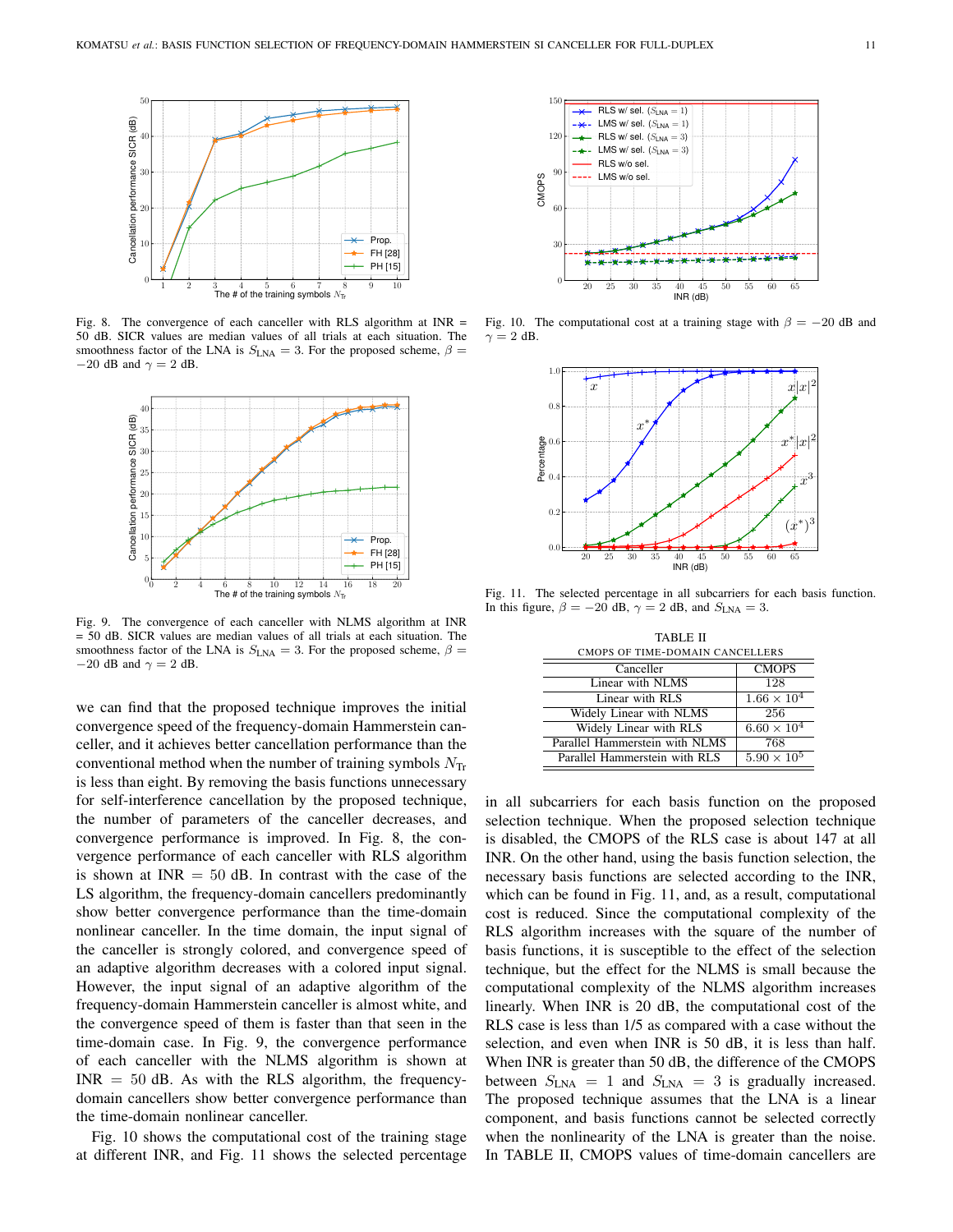

<span id="page-11-9"></span>Fig. 12. The percentage of trails where the SICR of the proposed scheme is lower than 47 dB in all trials when nonlinear parameters are varied on log-normal distribution. In this simulation, the LS algorithm is used as the training algorithm. INR,  $\beta$ ,  $\gamma$ , and  $S_{\text{LNA}}$  are 50 dB, -20 dB, 2 dB, and 3 respectively.

shown. Compared with the time-domain Hammerstein canceller optimized by the RLS algorithm, the proposed canceller achieves about  $1.2 \times 10^4$  times lower computational cost on the training stage at  $INR = 50$  dB. When the NLMS algorithm is used, the proposed canceller achieves about 45 times lower computational cost than the time-domain Hammerstein canceller at  $INR = 50$  dB.

At the end of the simulation evaluation, we check how the self-interference cancellation performance of the proposed scheme is affected by fluctuations of the transmitter characteristics. Fig. [12](#page-11-9) shows the percentage of trails in which the cancellation performance of the proposed scheme is lower than 47 dB in all trials at INR  $=$  50 dB when log-normally distributed fluctuations are given to transmit power, IRR, IIP3 of the PA, and the gain of the PA independently. In other words, at the premeasurement stage we assign the values shown in TABLE [I](#page-8-0) to each parameter, and at the training stage we assign log-normally distributed independent random variables to each parameter, respectively. It is found that the proposed scheme with  $\gamma = 2$  dB is robust against fluctuations of 0.8 dB in variance. Generally, these parameters are dependent on temperature and supply voltage and vary by only about 1 dB at the maximum. Therefore, it can be seen that the proposed scheme is sufficiently effective against temporal characteristic fluctuations of equipment.

# V. CONCLUSION

In this paper, we have proposed a basis function selection technique of the frequency-domain Hammerstein selfinterference canceller for in-band full-duplex communication systems. The estimation technique of the power spectral density of the received self interference is developed from the detailed nonlinear characteristics of a full-duplex terminal. The proposed selection technique reduces unnecessary basis functions for cancellation before the training stage according to the estimated self-interference power at each discrete frequency. Simulation results show that the proposed technique improves computational cost and convergence performance of the original frequency-domain Hammerstein canceller. It is shown that computational cost can be reduced to about one-

fifth in the low self-interference situation by reducing the basis functions according to the estimated self-interference signal power. In addition, by the proposed basis function selection technique, self-interference cancellation performance of the frequency-domain Hammerstein canceller hardly decreases and achieves similar cancellation performance compared with the original.

## APPENDIX

## <span id="page-11-8"></span>*A. Derivation of [\(53\)](#page-6-0) and [\(54\)](#page-6-1)*

We can assume that  $\Psi_{p_1,q_1,i}^{\text{SWP}}[k]$  and  $\Psi_{p_2,q_2,i}^{\text{SWP}}[k]$  are independent when  $(p_1, q_1) \neq (p_2, q_2)$ , because they are sums of a large number of combinations of subcarriers as [\(19\)](#page-4-0). When  $\Psi^{\text{SWP}}_{p_1, q_1, i}[k]$  and  $\Psi^{\text{SWP}}_{p_2, q_2, i}[k]$  are independent,  $\mathbb{E}\left[\left|Y^{\text{SWP}}_{\text{VGA}}[k]\right|\right]$  $^{2}$ can be written as follows:

$$
\mathbb{E}\left[\left|Y_{\text{VGA}}^{\text{SWP}}[k]\right|^{2}\right] = \sum_{p,q}^{\infty} \mathbb{E}\left[\left|a_{p+q}c_{p,q}H[k]\Psi_{p,q}^{\text{SWP}}[k]\right|^{2}\right]
$$

$$
= \mathbb{E}\left[\left|a_{1}H[k]\Psi_{1,0}^{\text{SWP}}[k]\right|^{2}\right]
$$

$$
+ \sum_{(p,q)\neq(1,0)}^{\infty} \mathbb{E}\left[\left|a_{p+q}c_{p,q}H[k]\Psi_{p,q}^{\text{SWP}}[k]\right|^{2}\right],
$$
(85)

Thus, the following inequation is derived as:

$$
\mathbb{E}\left[\left|a_1H[k]\Psi_{1,0}^{\text{SWP}}[k]\right|^2\right] \leq \mathbb{E}\left[\left|Y_{\text{VGA}}^{\text{SWP}}[k]\right|^2\right].\tag{86}
$$

Transforming [\(4\)](#page-2-1) with respect to  $Y_{\text{VGA}}^{\text{SWP}}[k]$ , [\(87\)](#page-11-10) is derived.

$$
Y_{\text{VGA}}^{\text{SWP}}[k] = \frac{Y_i^{\text{SWP}}[k] - b^{\text{RX}} \left(Y_i^{\text{SWP}}[-k]\right)^*}{1 - |b^{\text{RX}}|^2}.
$$
 (87)

Finally, we derive [\(53\)](#page-6-0) and [\(54\)](#page-6-1) from [\(86\)](#page-11-11) by the triangle inequality.

### <span id="page-11-11"></span><span id="page-11-10"></span>**REFERENCES**

- <span id="page-11-0"></span>[1] J. I. Choi, M. Jain, K. Srinivasan, P. Levis, and S. Katti, "Achieving single channel, full duplex wireless communication," in *Proc. 16th Annu. Int. Conf. Mobile Comput. Netw.*, Sept. 2010, pp. 1–12.
- <span id="page-11-1"></span>[2] D. Kim, H. Lee, and D. Hong, "A survey of in-band full-duplex transmission: From the perspective of PHY and MAC layers," *IEEE Commun. Surveys Tuts.*, vol. 17, no. 4, pp. 2017–2046, Fourthquarter 2015.
- <span id="page-11-2"></span>[3] D. Bharadia, E. McMilin, and S. Katti, "Full duplex radios," in *Proc. ACM SIGCOMM*, Aug. 2013.
- <span id="page-11-3"></span>[4] M. Jain, J. I. Choi, T. Kim, D. Bharadia, S. Seth, K. Srinivasan, P. Levis, S. Katti, and P. Sinha, "Practical, real-time, full duplex wireless," in *Proc. 17th Annu. Int. Conf. Mobile Comput. Netw.*, Sept. 2011, pp. 301– 312.
- <span id="page-11-4"></span>[5] E. Everett, A. Sahai, and A. Sabharwal, "Passive self-interference suppression for full-duplex infrastructure nodes," *IEEE Trans. Wireless Commun.*, vol. 13, no. 2, pp. 680–694, Feb. 2014.
- <span id="page-11-5"></span>[6] J. Tamminen, M. Turunen, D. Korpi, T. Huusari, Y. S. Choi, S. Talwar, and M. Valkama, "Digitally-controlled RF self-interference canceller for full-duplex radios," in *Proc. 24th EUSIPCO*, Aug. 2016, pp. 783–787.
- <span id="page-11-6"></span>[7] M. Heino, D. Korpi, T. Huusari, E. Antonio-Rodriguez, S. Venkatasubramanian, T. Riihonen, L. Anttila, C. Icheln, K. Haneda, R. Wichman, and M. Valkama, "Recent advances in antenna design and interference cancellation algorithms for in-band full duplex relays," *IEEE Commun. Mag.*, vol. 53, no. 5, pp. 91–101, May 2015.
- <span id="page-11-7"></span>[8] M. Duarte, C. Dick, and A. Sabharwal, "Experiment-driven characterization of full-duplex wireless systems," *IEEE Trans. Wireless Commun.*, vol. 11, no. 12, pp. 4296–4307, Dec. 2012.